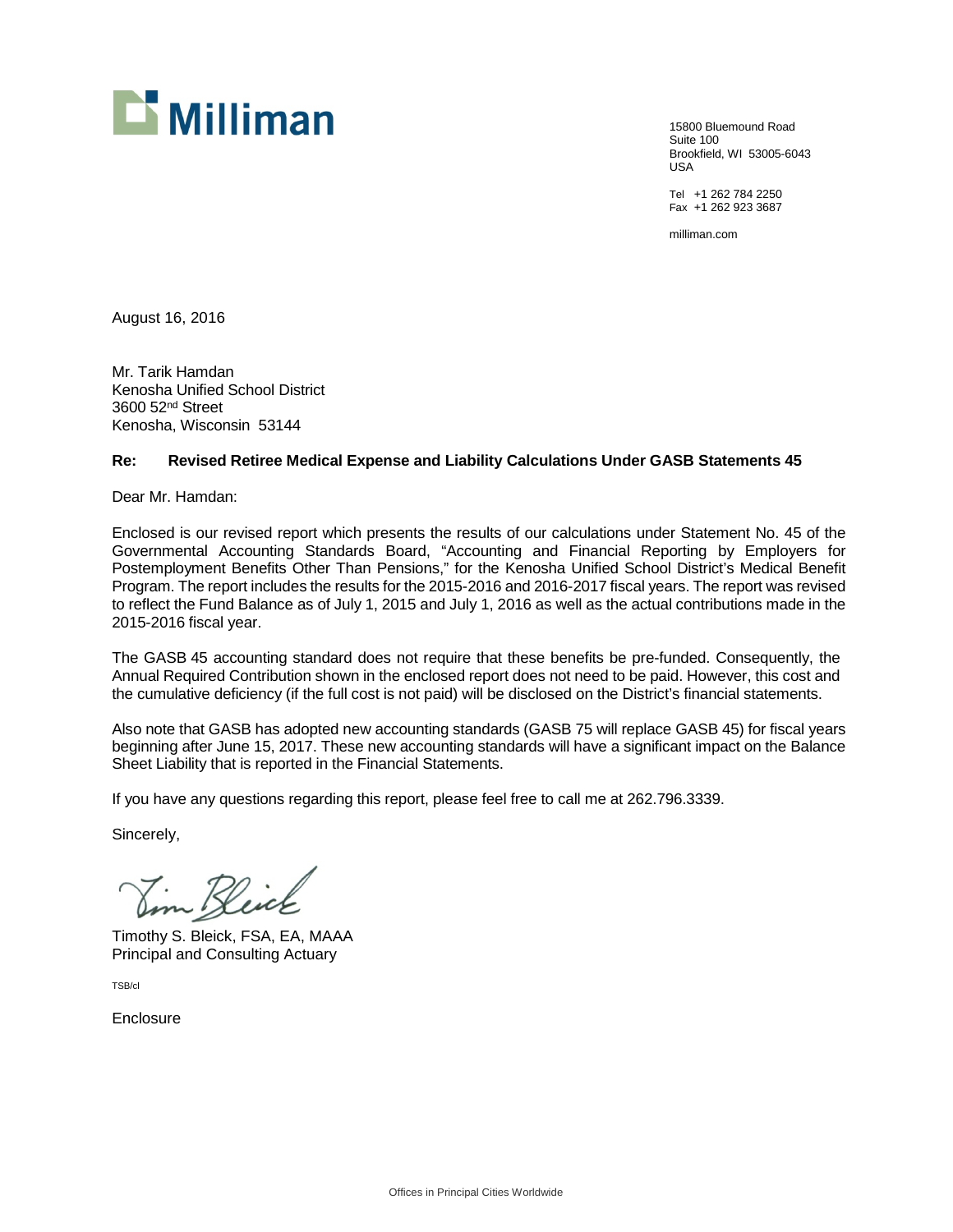

# **KENOSHA UNIFIED SCHOOL DISTRICT**

**Actuarial Valuation of GASB 45 Benefits as of July 1, 2016**

**REVISED** 

Prepared by:

**Timothy S. Bleick, FSA, EA, MAAA** Principal and Consulting Actuary

**Steven G. Hanson, ASA, MAAA** Associate Actuary

August 16, 2016

15800 Bluemound Road, Suite 100 Brookfield, WI 53005-6043 TEL +1 262 784 2250 FAX +1 262 923 3687 milliman.com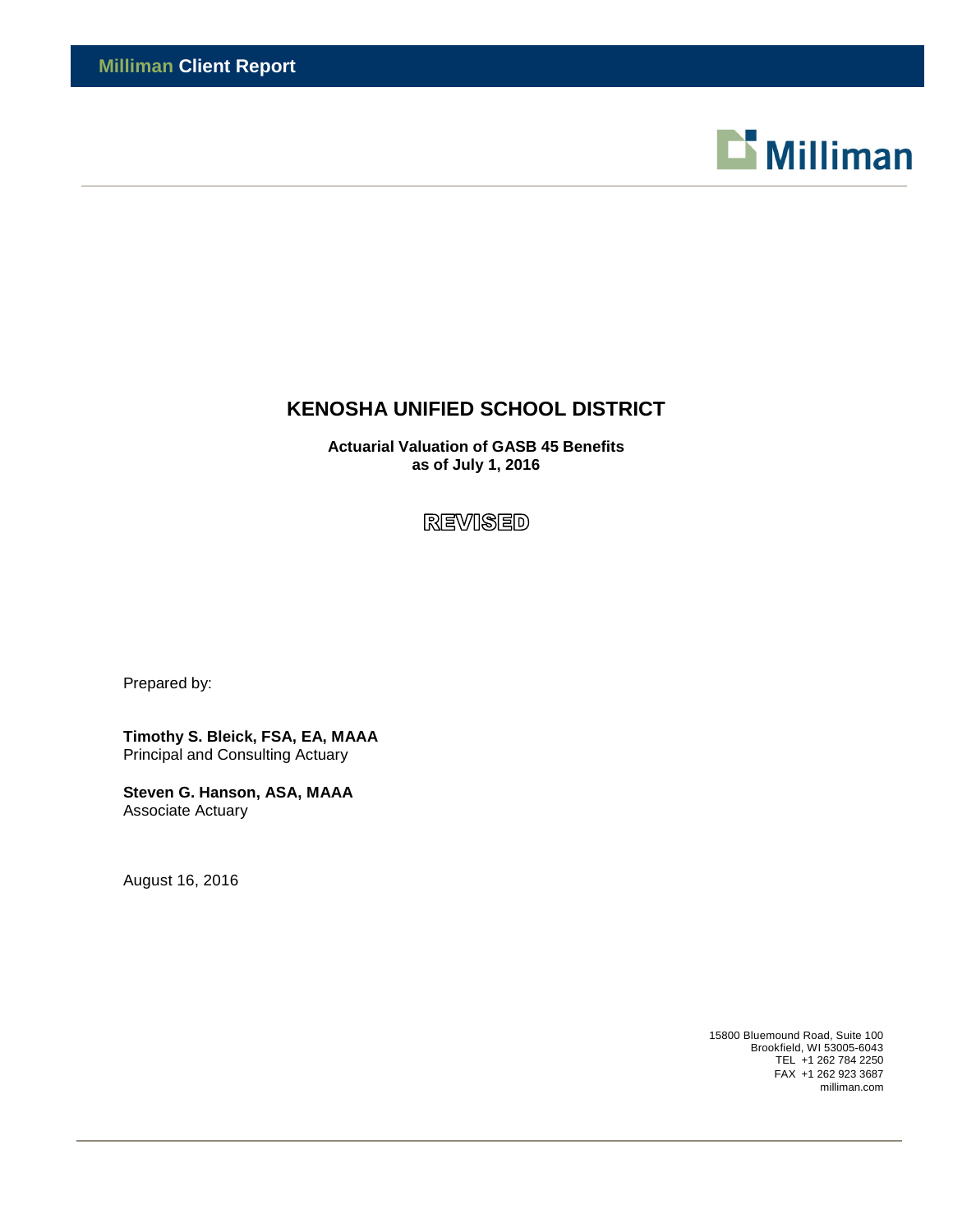# **Actuarial Valuation of GASB 45 Benefits as of July 1, 2016**

# **Table of Contents**

### Certification Letter

|          | $\overline{1}$ |
|----------|----------------|
| Ш.       | $\overline{2}$ |
| III.     |                |
| $IV_{-}$ |                |
|          |                |
| VI.      | 10             |
| VII.     | 11             |
|          | 13             |
|          |                |
|          | 15             |

| Appendix B: Individual Group Exhibits |  |
|---------------------------------------|--|

This material assumes that the reader is familiar with the Kenosha Unified School District's post-employment benefit programs, their benefits, eligibility,<br>administration and other factors. The material was prepared solely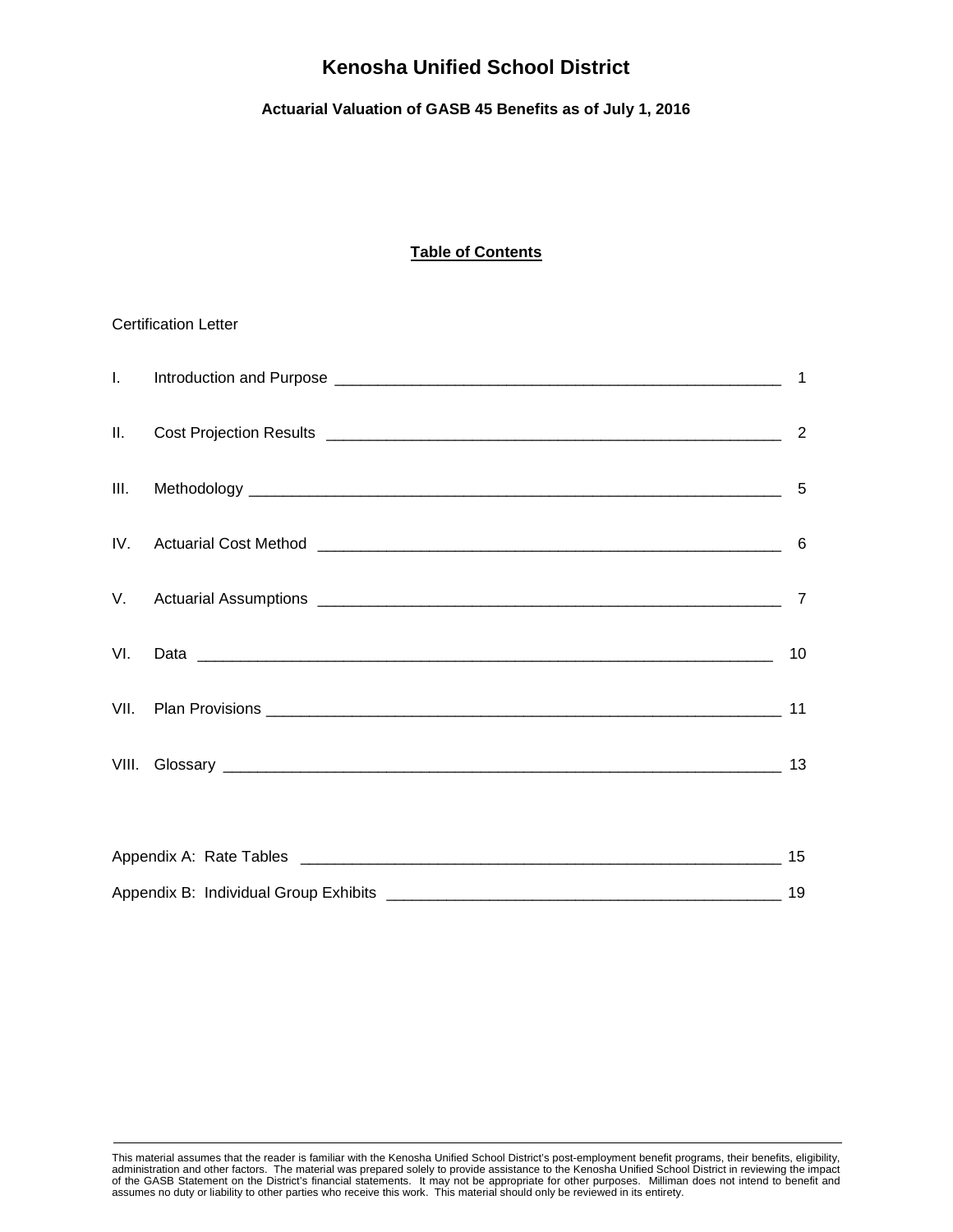

August 16, 2016

15800 Bluemound Road Suite 100 Brookfield, WI 53005-6043 USA

Tel +1 262 784 2250 Fax +1 262 923 3687

milliman.com

Kenosha Unified School District 3600 52nd Street Kenosha, WI 53144

Attn: Mr. Tarik Hamdan

#### **Re: Revised Actuarial Valuation of GASB 43/45 Benefits for the Kenosha Unified School District**

Ladies and Gentlemen:

Pursuant to your request, we have completed a revised actuarial determination of the benefit cost and funded status relating to the future retiree medical and other OPEB benefits of the Kenosha Unified School District as of July 1, 2016. The results of our calculations are set forth in the following report, as are the actuarial assumptions and methods on which our calculations have been made. Our determinations reflect the procedures and methods as prescribed in Statement No. 45 of the Governmental Accounting Standards Board, "Accounting and Financial Reporting by Employers for Postemployment Benefits Other Than Pensions."

Actuarial computations under Statement No. 45 are for purposes of fulfilling certain employer accounting requirements. The calculations reported herein have been made on a basis consistent with our understanding of the Statements. Determinations for purposes other than meeting the plan or employer financial accounting requirements of the Statements may differ significantly from the results reported herein.

In preparing this report, we have relied without audit on the employee data, plan provisions, and the value of the plan assets and other plan financial information as provided by your office. If any of this information as summarized in this report is inaccurate or incomplete, the results shown could be materially affected and this report may need to be revised. We note that the data this year reflects modifications made be the employer since the last valuation that was made. We have used this modified data in our calculations.

Milliman's work is prepared solely for the internal business use of the District and the Plan's Trustees. Milliman's work may not be provided to third parties without Milliman's prior written consent. Milliman does not intend to benefit or create a legal duty to any third party recipient of its work product. Milliman's consent to release its work product to any third party may be conditioned on the third party signing a Release, subject to the following exception:

*The District may provide a copy of Milliman's work, in its entirety, to the District's professional service advisors who are subject to a duty of confidentiality and who agree to not use Milliman's work for any purpose other than to benefit the Plan.*

The consultants who worked on this assignment are retirement and health actuaries. Milliman's advice is not intended to be a substitute for qualified legal or accounting counsel.

The estimated impact of the Patient Protection and Affordable Care Act (ACA) regarding the excise tax on high cost health plans has been reflected in the projections, including recent changes passed into law on December 18, 2015. Future potential changes under the ACA have not been reflected in this analysis as the specific impact cannot be determined at this time.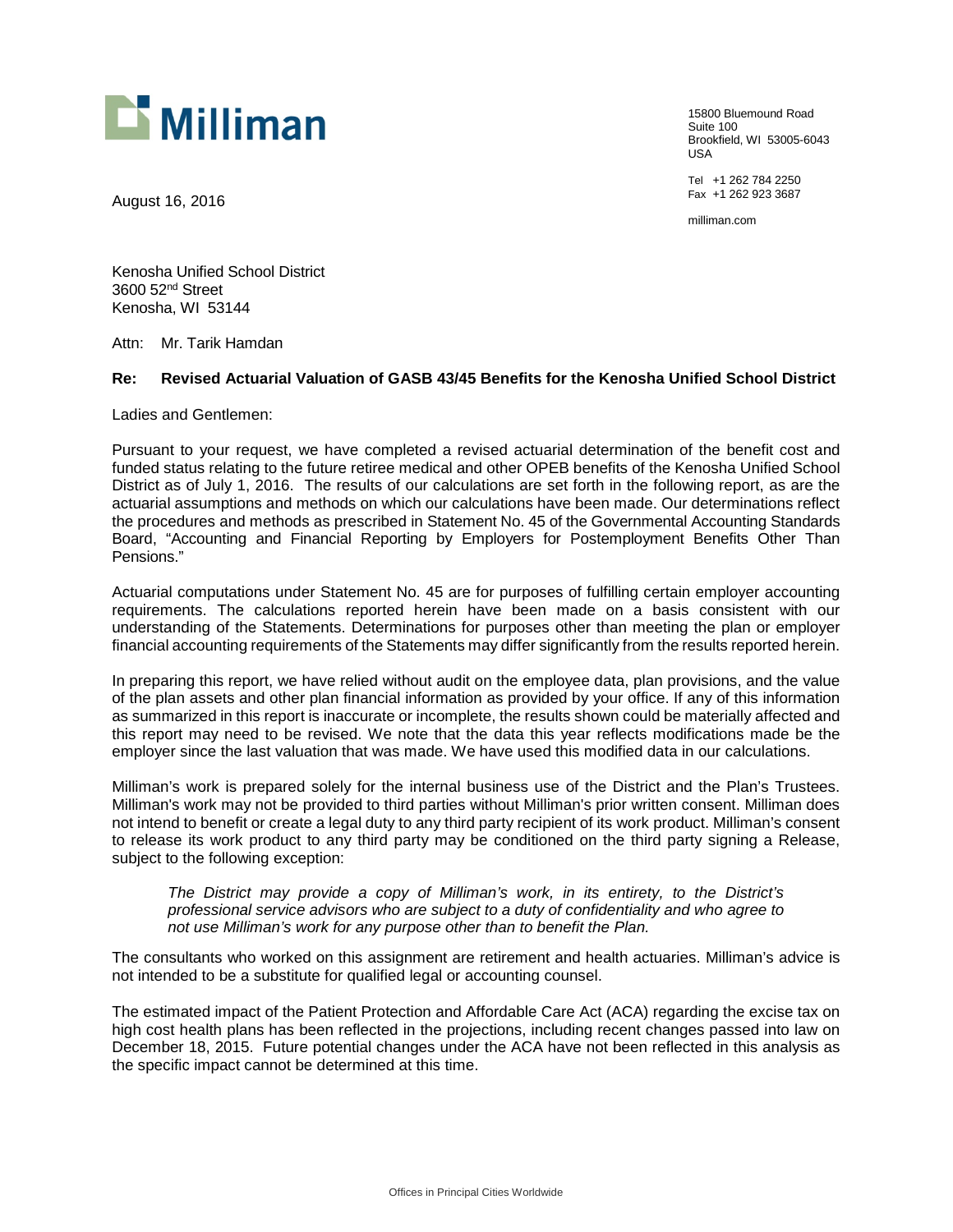August 16, 2016 Page 2

On the basis of the foregoing, we hereby certify that, to the best of our knowledge and belief, this report is complete and accurate and has been prepared in accordance with generally recognized and accepted actuarial principles and practices which are consistent with the applicable Actuarial Standards of Practice.

This report and its use are subject to the terms of our Consulting Services Agreement with the Kenosha Unified School District dated July 28, 2006.

We further certify that, in our opinion, each actuarial assumption, method and technique used is reasonable taking into account the experience of the Plan and reasonable expectations. Nevertheless, the emerging liabilities and costs of the plan will vary from those presented in this report to the extent that actual experience differs from that projected by the actuarial assumptions.

Future actuarial measurements may differ significantly from the current measurements presented in this report due to such factors as the following: plan experience differing from that anticipated by the economic or demographic assumptions; changes in economic or demographic assumptions; increases or decreases expected as part of the natural operation of the methodology used for these measurements (such as the end of an amortization period or additional cost or contribution requirements based on the plan's funded status); and changes in plan provisions or applicable law. Due to the limited scope of our assignment, we did not perform an analysis of the potential range of future measurements.

We, Timothy S. Bleick and Steven G. Hanson, are actuaries for Milliman, Inc. We are members of the American Academy of Actuaries and meet the Qualification Standards of the American Academy of Actuaries to render the actuarial opinion contained herein. This report uses the expertise of Milliman healthcare and retirement actuaries. Steven G. Hanson is responsible for the work related to the current expected healthcare benefit costs and trend rates. Timothy S. Bleick is responsible for projecting the current costs into future years using the valuation assumptions and methodology and then calculating the accounting costs and liabilities reported herein.

Respectfully submitted,

Jim Keick

Timothy S. Bleick, FSA, EA, MAAA Principal and Consulting Actuary

Steve Hanson

Steven G. Hanson, ASA, MAAA Associate Actuary

TSB/SGH/cl

R:\CLIENT\38\KUS\REPORTS\2016\GASB\2016 GASB 45\_REVISED.DOCX *Sent electronically - no hard copy mailed*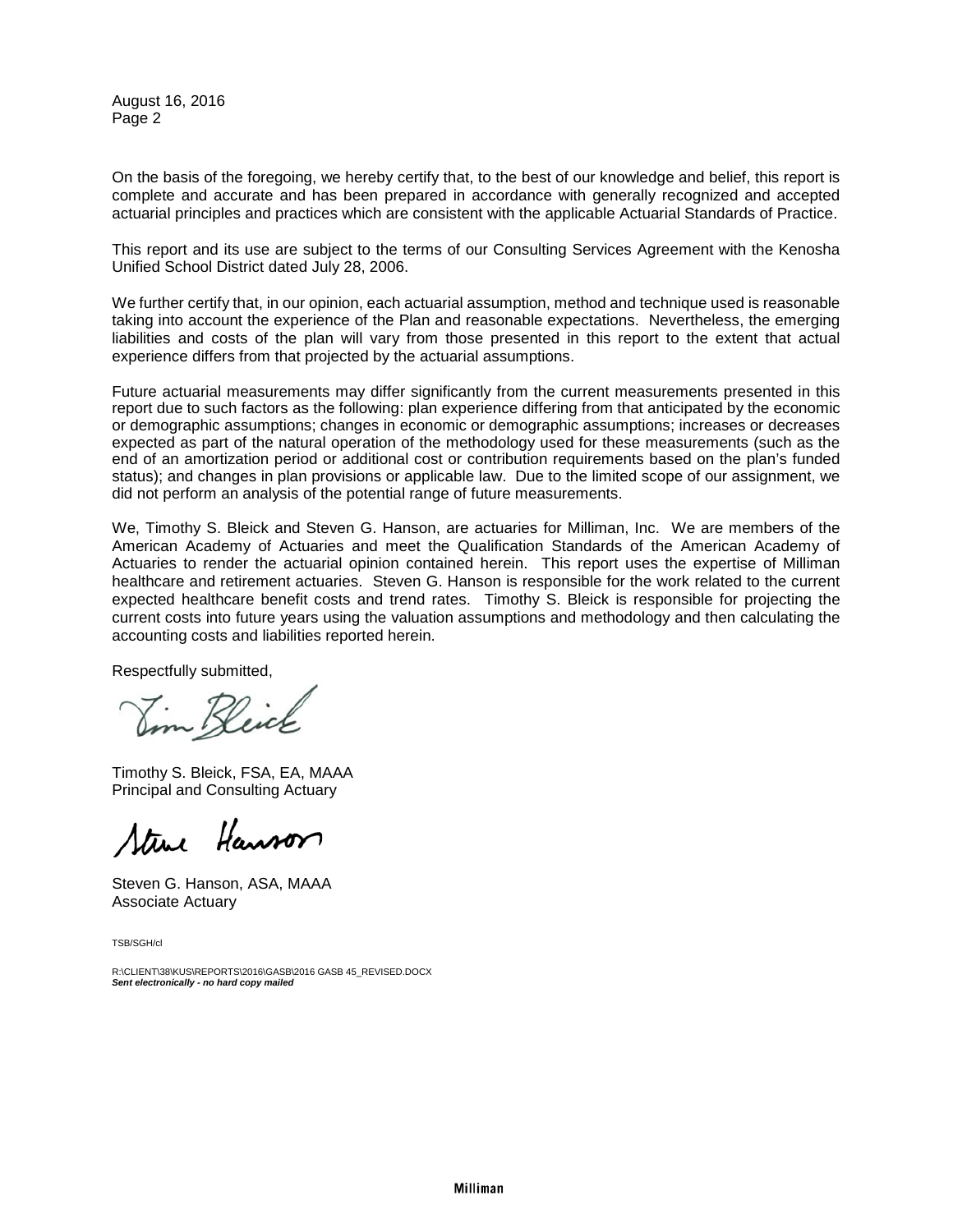## **Actuarial Valuation of GASB 45 Benefits as of July 1, 2016**

# **I. INTRODUCTION AND PURPOSE**

Milliman, Inc. prepared this report at the request of the Kenosha Unified School District's management to estimate the cost of the Kenosha Unified School District's current retiree health benefit program. Milliman does not intend to benefit and assumes no duty or liability to other parties who receive this work. The report should only be used in its entirety to assure complete understanding of the estimates and the methodology and assumptions underlying the estimates.

In preparing this report, we relied on the overall employee census and benefit information provided by the Kenosha Unified School District. We checked the information for reasonableness, but we did not audit the information. To the extent that any of this data or information is incorrect, the results of this report may need to be revised.

A number of assumptions have been made in projecting retiree health costs that should be reviewed prior to interpreting the results shown in this report. These assumptions and methodology are described in this report. The projections in this report are estimates and, as such, the Kenosha Unified School District's actual liability will vary from these estimates. The actual liability will not be known until such time that all eligibility is exhausted and all benefits are paid. The projections and assumptions should be updated as actual costs under this program develop.

This material assumes that the reader is familiar with the Kenosha Unified School District's post-employment benefit programs, their benefits, eligibility, administration and other factors. The material was prepared solely to provide assistance to the Kenosha Unified School District in reviewing the impact of the GASB Statement on the District's financial statements. It may not be appropriate for other purposes. Milliman does not intend to benefit and assumes no duty or liability to other parties who receive this work. This material should only be reviewed in its entirety.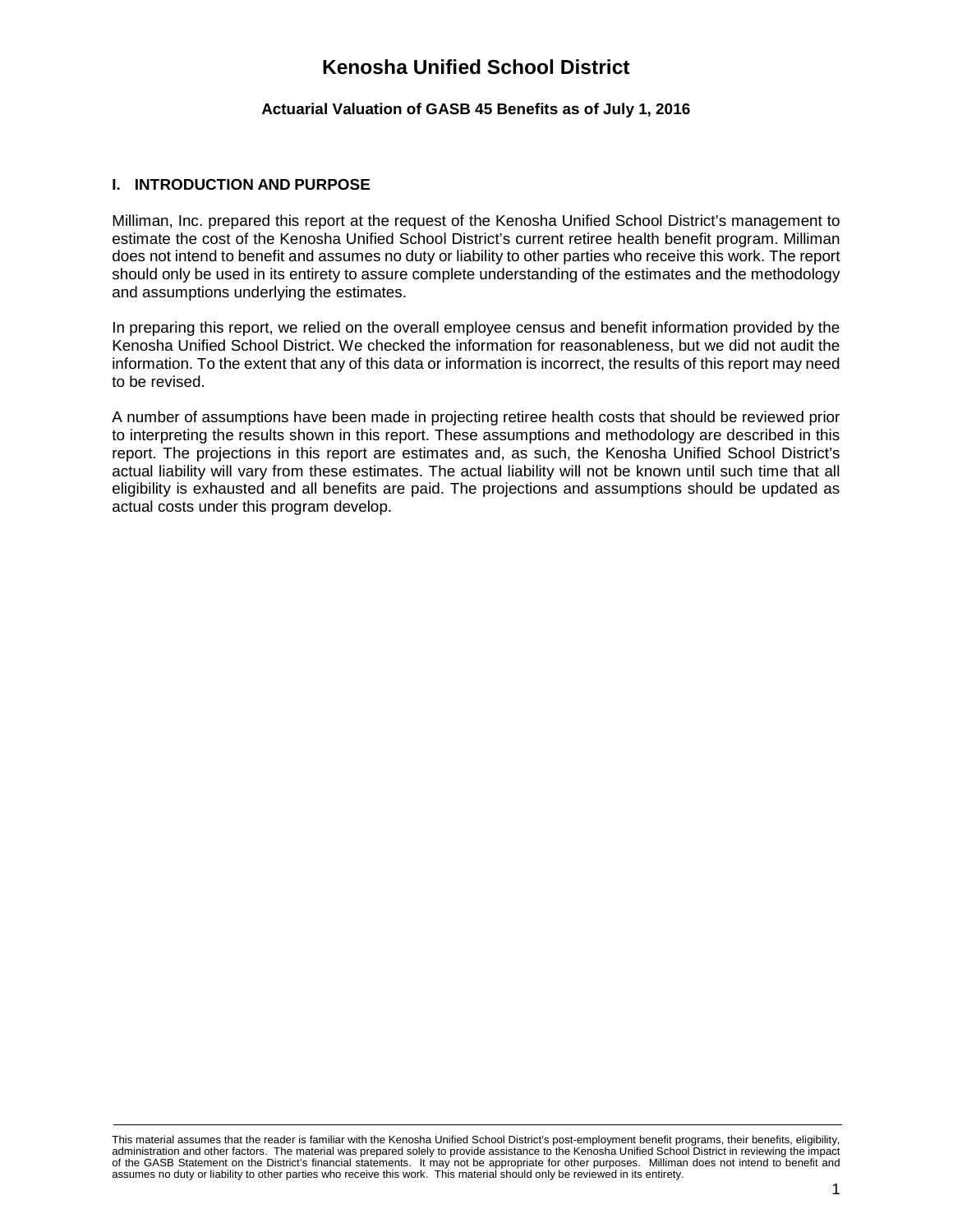## **Actuarial Valuation of GASB 45 Benefits as of July 1, 2016**

### **II. COST PROJECTION RESULTS**

The actuarial balance sheet is a demonstration of the basic actuarial equation that the actuarial present value of total projected benefits to be paid to the active, retired, and vested terminated participants must equal the assets on hand plus the actuarial present value of future contributions to be received. Accordingly, the status of the plan in balance sheet form as of July 1, 2015 and July 1, 2016 is shown below:

### **TABLE 1**

|    |                                                                   | July 1, 2015                | July 1, 2016                |
|----|-------------------------------------------------------------------|-----------------------------|-----------------------------|
| Ъ. | <b>Actuarial Present Value of Total Projected Benefits</b>        |                             |                             |
|    | 2,129 Active Participants<br>361 Retired Participants             | \$182,610,726<br>29,982,380 | \$188,089,048<br>24,425,871 |
|    | Grand Total Actuarial Present Value of Total Projected Benefits   | \$212,593,106               | \$212,514,919               |
|    | II. Assets and Future Employer Contributions                      |                             |                             |
|    | Assets                                                            | 14,416,445*<br>\$.          | \$17,346,553*               |
|    | Unfunded Actuarial Accrued Liability                              | 98,718,658                  | 99,752,681                  |
|    | Present Value of Future Normal Costs (including the current year) | 99,458,003                  | 95,415,685                  |
|    | <b>Total Assets and Future Employer Contributions</b>             | \$212,593,106               | \$212,514,919               |

\* Net position for GASB 45 per School District.

Liabilities and contributions shown in this report are computed using the Unit Credit Method of funding. The objective under this method is to expense each participant's benefit under the plan as they accrue. At the time the Funding Method is introduced, there will be a liability which represents the contributions which would have been accumulated if this method of funding had always been used. The difference between this liability and the assets (if any) is the unfunded liability, which is typically funded over a chosen period in accordance with an amortization schedule. These calculations as of 2015-2016 and 2016-2017 are shown below:

### **TABLE 2**

|    |     |                                                                  | 2015-2016       | 2016-2017    |
|----|-----|------------------------------------------------------------------|-----------------|--------------|
| А. |     | <b>Employer Normal Costs</b> (Unit Credit Actuarial Cost Method) |                 |              |
|    | (1) | Current Year Normal Cost - July 1                                | 6,821,417<br>S. | \$7,026,059  |
|    | (2) | Assumed Interest to the End of the Year                          | 204,642         | 210,782      |
|    | (3) | Current Year Normal Cost - June 30: $[(1) + (2)]$                | \$7,026,059     | \$7,236,841  |
| В. |     | <b>Determination of Current Year Amortization Payment</b>        |                 |              |
|    | (1) | Unfunded Actuarial Liability (see Table 1)                       | \$98,718,658    | \$99,752,681 |
|    | (2) | <b>Amortization Period</b>                                       | 30 years        | 30 years     |
|    | (3) | Level Dollar Amortization Factor                                 | 20.1885         | 20.1885      |
|    | (4) | Amortization Amount - July 1: $[(1) / (3)]$                      | 4,889,846       | 4,941,065    |
|    | (5) | Assumed Interest to the End of the Year                          | 146,695         | 148,232      |
|    | (6) | Amortization Amount – June 30: $[(4) + (5)]$                     | 5,036,541       | 5,089,297    |
|    |     |                                                                  |                 |              |

This material assumes that the reader is familiar with the Kenosha Unified School District's post-employment benefit programs, their benefits, eligibility, administration and other factors. The material was prepared solely to provide assistance to the Kenosha Unified School District in reviewing the impact of the GASB Statement on the District's financial statements. It may not be appropriate for other purposes. Milliman does not intend to benefit and assumes no duty or liability to other parties who receive this work. This material should only be reviewed in its entirety.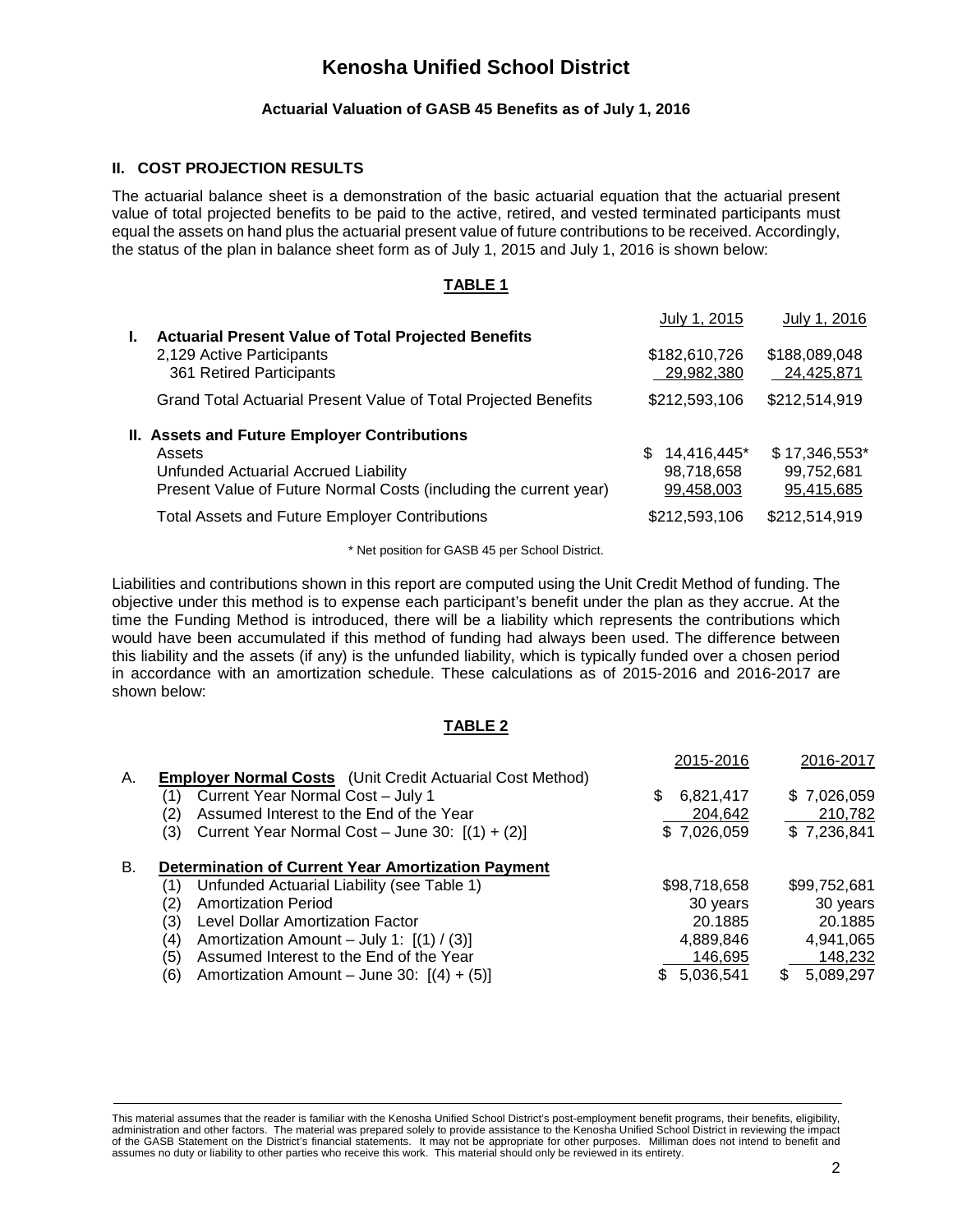### **Actuarial Valuation of GASB 45 Benefits as of July 1, 2016**

### **DISCLOSURES**

### **TABLE 3**

|     |     | Fiscal Year-End                                              | 06/30/2016     | 06/30/2017 ***   |
|-----|-----|--------------------------------------------------------------|----------------|------------------|
| I.  |     | Determination of Annual Required Contribution                |                |                  |
|     | (1) | Discount Rate at Beginning of Fiscal Year                    | 3.00%          | 3.00%            |
|     | (2) | Normal Cost for Benefits Attributable to Service in the Year | \$7,026,059    | \$7,236,841      |
|     | (3) | Amortization of Unfunded Actuarial Accrued Liability         | 5,036,541      | 5,089,297        |
|     | (4) | Annual Required Contribution (ARC): $(2) + (3)$              | \$12,062,600   | \$12,326,138     |
| II. |     | Net OPEB Obligation                                          |                |                  |
|     | (1) | Annual Required Contribution                                 | \$12,062,600   | \$12,326,138     |
|     | (2) | Interest on Net OPEB Obligation                              | 2,350,548      | 2,299,657        |
|     | (3) | Adjustment to Annual Required Contribution*                  | (3,881,002)    | (3,796,975)      |
|     | (4) | Annual OPEB Cost (Expense)                                   | 10,532,146     | 10,828,820       |
|     | (5) | <b>Contributions Made</b>                                    | (12, 228, 534) | $(6,675,000)$ ** |
|     | (6) | Increase in Net OPEB Obligation                              | (1,696,388)    | 4,153,820**      |
|     | (7) | Net OPEB Obligation - Beginning of Year                      | 78,351,613     | 76,655,225       |
|     | (8) | Net OPEB Obligation – End of Year                            | \$76,655,225   | \$80,809,045**   |
|     |     |                                                              |                |                  |

#### III. OPEB History

|                   |                  | Percentage of Annual         |                     |
|-------------------|------------------|------------------------------|---------------------|
| Fiscal Year Ended | Annual OPEB Cost | <b>OPEB Cost Contributed</b> | Net OPEB Obligation |
| 06/30/14          | \$11,568,764     | 88.89%                       | \$78,232,978        |
| 06/30/15          | 11.789.450       | 87.30%                       | 78,351,613          |
| 06/30/16          | 10.532.146       | 116.11%                      | 76.655.225          |
| 06/30/17          | 10.828.820       | $61.64\%$ **                 | 80.809.045**        |
|                   |                  |                              |                     |

 \* To offset, approximately, the amortization of the net experience losses (or gains) from past contribution deficiencies (or excess contributions) in relation to the ARC.

\*\* We have assumed that the employer will contribute roughly the "pay-as-you-go" costs in this illustration for the fiscal year ending in 2017. Actual contributions were used for the fiscal year ending in 2016. Pay-as-you-go costs should be total claim payments paid by the employer on behalf of retirees net of payments received from retirees. If contributions in addition to the "pay-as-you-go" costs are deposited, they will need to be added here and the net OPEB obligation at the end of the year will need to be revised.

\*\*\* If a significant plan change or a significant change in the covered population occurs, these numbers will need to be revised.

**Funded Status and Funding Progress.** As of July 1, 2016, the most recent actuarial valuation date, the plan is 14.81% funded. The actuarial accrued liability for benefit is \$117,099,234, and the actuarial value of assets is \$17,346,553, resulting in an unfunded actuarial accrued liability (UAAL) of \$99,752,681.

This material assumes that the reader is familiar with the Kenosha Unified School District's post-employment benefit programs, their benefits, eligibility, administration and other factors. The material was prepared solely to provide assistance to the Kenosha Unified School District in reviewing the impact<br>of the GASB Statement on the District's financial statements. It may n assumes no duty or liability to other parties who receive this work. This material should only be reviewed in its entirety.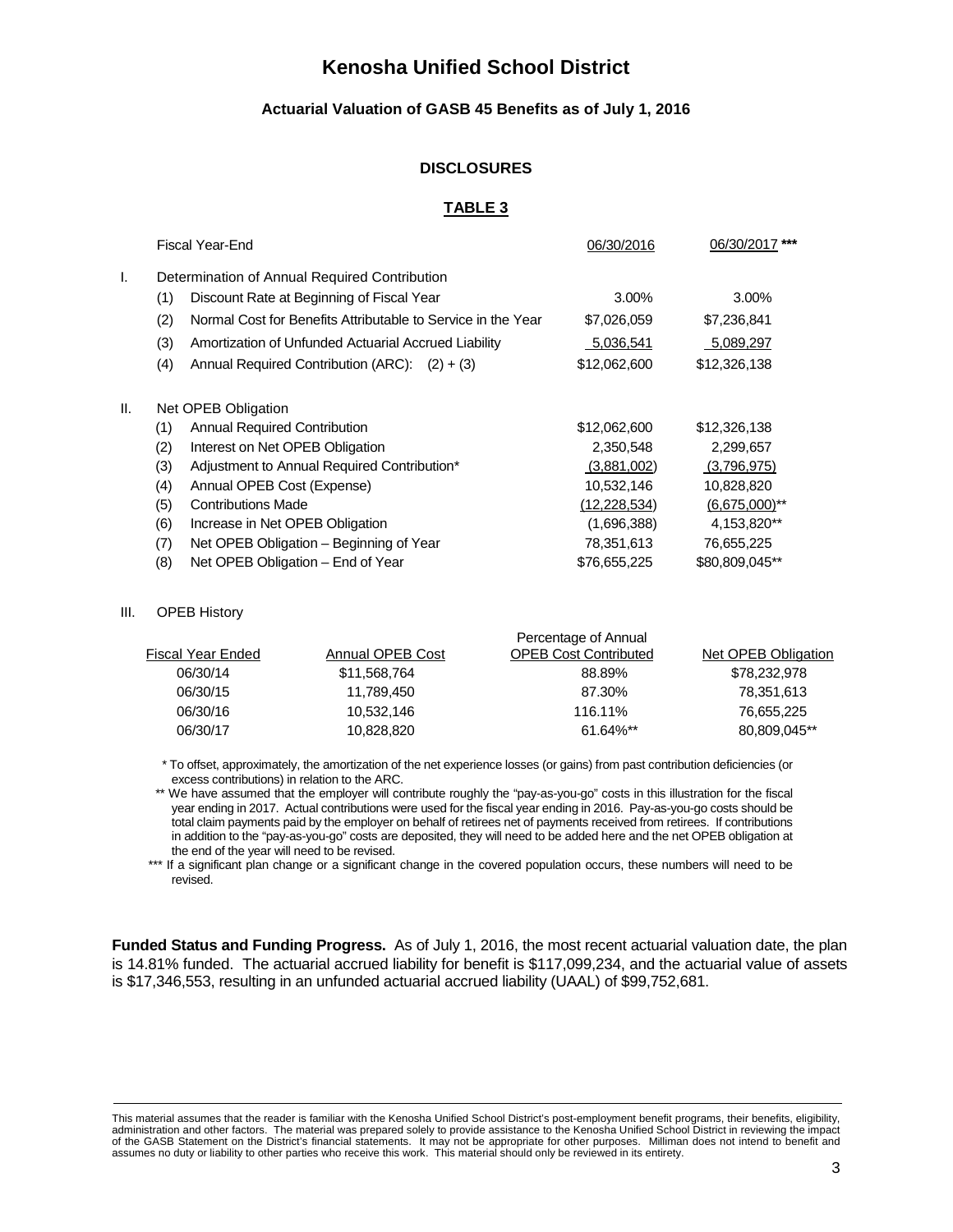# **Actuarial Valuation of GASB 45 Benefits as of July 1, 2016**

#### **REQUIRED SUPPLEMENTARY INFORMATION**

# **TABLE 4**

### **Schedule of Funding Progress**

| <b>Actuarial</b><br><b>Valuation</b><br><b>Date</b> | <b>Actuarial Value</b><br>of Assets<br>(a) | <b>Actuarial Accrued</b><br>Liability (AAL) -<br><b>Unit Credit</b><br>(b) | Unfunded<br><b>AAL (UAAL)</b><br>$(b-a)$ | <b>Funded</b><br><b>Ratio</b><br>(a/b) | Covered<br><b>Payroll</b><br>$\mathbf{(c)}$ | UAAL as a<br>Percentage of<br><b>Covered Payroll</b><br>$(b-a)/c$ |
|-----------------------------------------------------|--------------------------------------------|----------------------------------------------------------------------------|------------------------------------------|----------------------------------------|---------------------------------------------|-------------------------------------------------------------------|
| 07/01/12                                            | 8.114.486                                  | 170.442.147                                                                | 162.327.661                              | 4.76%                                  | \$124.7M                                    | 130.2%                                                            |
| 07/01/14                                            | 11.445.151                                 | 124.794.538                                                                | 113.349.387                              | 9.17%                                  | \$144.6M                                    | 78.4%                                                             |
| 07/01/16                                            | 17,346,553                                 | 117,099,234                                                                | 99,752,681                               | 14.81%                                 | TBD                                         | TBD                                                               |

# **TABLE 5**

### **Implicit Rate Subsidy**

|                                                            | District's Portion of<br><b>Retiree Premium</b> | <b>Implicit Rate</b><br><b>Subsidy</b> | <b>Grand Total</b> |
|------------------------------------------------------------|-------------------------------------------------|----------------------------------------|--------------------|
| July 1, 2016 Actuarial Present Value of Projected Benefits | \$121,040,403                                   | \$91.474.516                           | \$212,514,919      |
| July 1, 2016 Normal Cost                                   | 3.926.609                                       | 3.099.450                              | 7.026.059          |
| July 1, 2016 AAL                                           | 67,198,746                                      | 49.900.488                             | 117,099,234        |

# **TABLE 6**

# **Cash Flow Projections, the Annual Undiscounted Cost of GASB 45 Benefits Current Retiree Plus Current Active Employees**

| Year    | <b>AST</b> | <b>Carpenter</b> | <b>Teacher</b> | <b>Secretary</b> | <b>Service</b> | <b>ESP</b> | <b>MISC</b> | <b>INT</b> | <b>Total</b> |
|---------|------------|------------------|----------------|------------------|----------------|------------|-------------|------------|--------------|
| 2016-17 | \$440,000  | \$23,000         | \$4.778,000    | \$321,000        | \$643,000      | \$464,000  | \$5,000     | \$1,000    | \$6.675.000  |
| 2017-18 | 418.000    | 9,000            | 4.248.000      | 335,000          | 676,000        | 427.000    | 16.000      | 2,000      | 6,131,000    |
| 2018-19 | 353.000    | 15.000           | 4.005.000      | 379,000          | 745.000        | 470.000    | 26,000      | 4.000      | 5.997.000    |
| 2019-20 | 306.000    | 8.000            | 3.853.000      | 484.000          | 746.000        | 483.000    | 29,000      | 7,000      | 5.916.000    |
| 2020-21 | 308.000    | 12.000           | 3.836.000      | 500.000          | 777.000        | 540,000    | 48,000      | 1.000      | 6,022,000    |
| 2021-22 | 364,000    | 19,000           | 4.083.000      | 447,000          | 852.000        | 485,000    | 62,000      | 3,000      | 6.315.000    |
| 2022-23 | 381,000    | 28,000           | 4.402.000      | 395,000          | 869.000        | 462.000    | 65,000      | 5,000      | 6,607,000    |
| 2023-24 | 335.000    | 14.000           | 4.592.000      | 380,000          | 843.000        | 545.000    | 68,000      | 8.000      | 6.785.000    |
| 2024-25 | 269.000    | 21.000           | 4.764.000      | 378,000          | 786.000        | 617.000    | 98,000      | 12.000     | 6.945.000    |
| 2025-26 | 361,000    | 30,000           | 5.063.000      | 332,000          | 683.000        | 562.000    | 136.000     | 17.000     | 7.184.000    |

This material assumes that the reader is familiar with the Kenosha Unified School District's post-employment benefit programs, their benefits, eligibility,<br>administration and other factors. The material was prepared solely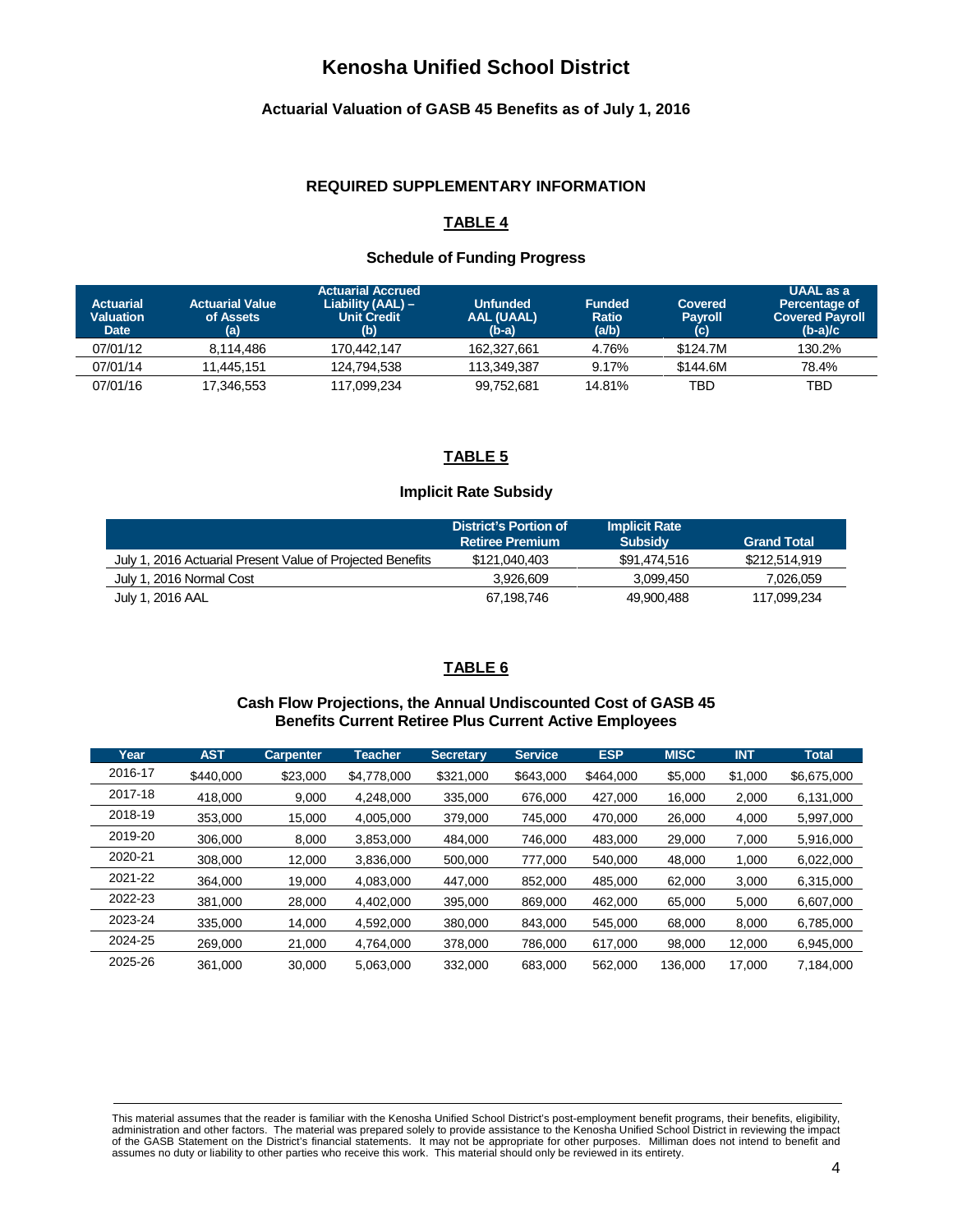# **Actuarial Valuation of GASB 45 Benefits as of July 1, 2016**

### **III. METHODOLOGY**

Our general methodology to calculate the net present value consisted of the following steps:

- 1. Estimate the number of current active employees that will be employed at the Kenosha Unified School District each year after July 1, 2016 until all current employees are either retired or no longer employed by the Kenosha Unified School District.
- 2. Project the number of retired participants that will be alive each year after July 1, 2016 until all participants are presumed to have exhausted their benefit eligibility.
- 3. Project the net retiree medical costs (and net administrative expenses) per participant for each year and for each age category using the July 1, 2016 estimated claim costs as a starting point and increasing the claims costs each year by the assumed annual rates of medical inflation.
- 4. Estimate the total net claim costs for each year as follows: (2) x (3)
- 5. Determine the total present value of the net claim costs by discounting (4) for each year back to July 1, 2016 at the assumed discount rate.

We calculated the liability estimates using actuarial assumptions summarized in Section V. We prepared assumptions as to claim costs, premium rates, annual trends in the utilization and cost of medical care, participation rates, termination rates, retirement rates, disability rates, and mortality based on information provided by the Kenosha Unified School District, and our judgment.

We based our calculations on the detailed census data provided. This data provided the age and gender for retirees and actives. We assumed spouses are the same age as the participants.

This material assumes that the reader is familiar with the Kenosha Unified School District's post-employment benefit programs, their benefits, eligibility, administration and other factors. The material was prepared solely to provide assistance to the Kenosha Unified School District in reviewing the impact of the GASB Statement on the District's financial statements. It may not be appropriate for other purposes. Milliman does not intend to benefit and assumes no duty or liability to other parties who receive this work. This material should only be reviewed in its entirety.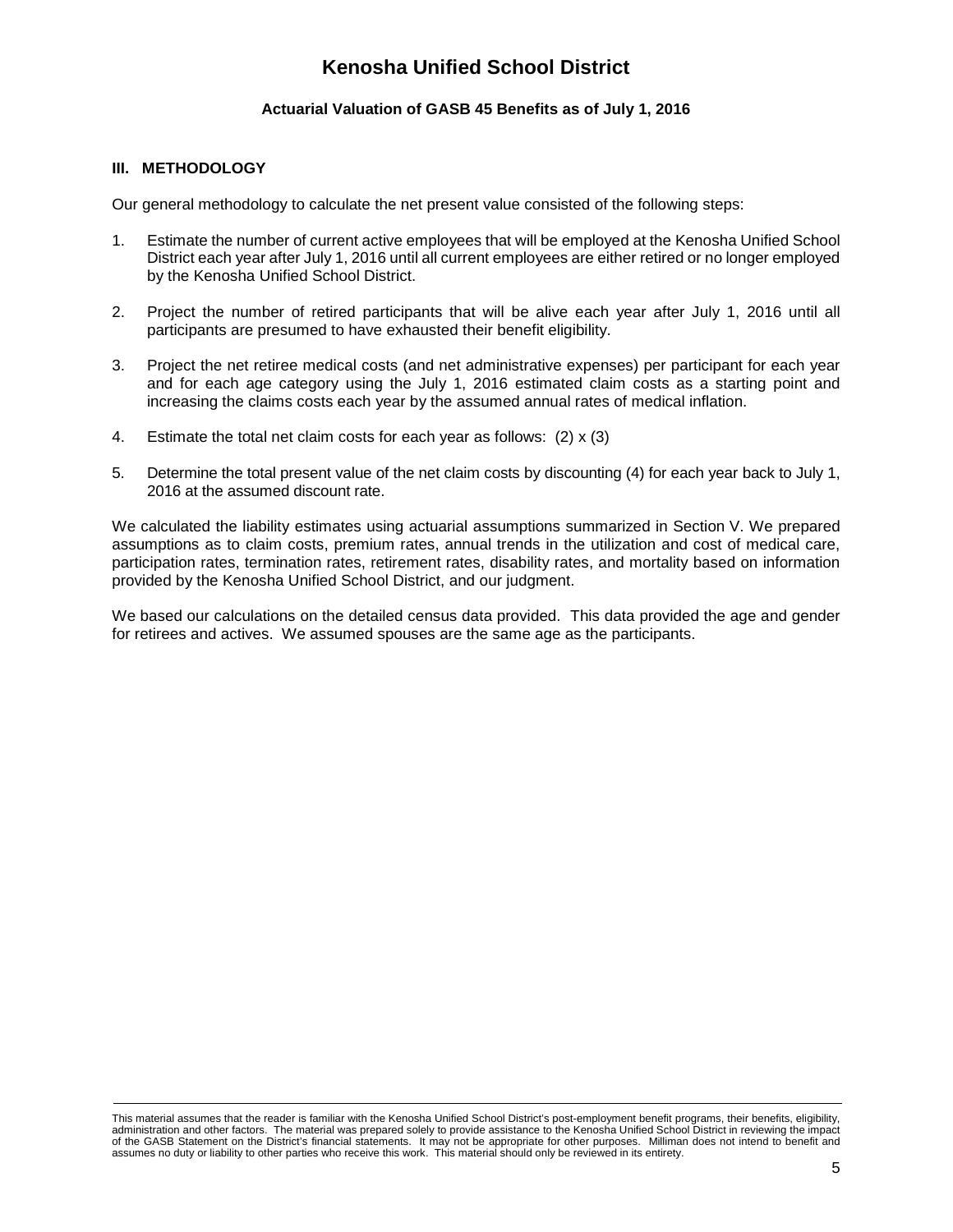# **Actuarial Valuation of GASB 45 Benefits as of July 1, 2016**

# **IV. ACTUARIAL COST METHOD**

### **Unit Credit Actuarial Cost Method**

The actuarial cost method determines, in a systematic way, the incidence of plan sponsor contributions required to provide plan benefits. It also determines how actuarial gains and losses are recognized in retiree medical costs. These gains and losses result from the difference between the actual experience under the plan and the experience by the actuarial assumptions.

The cost of the Plan is derived by making certain specific assumptions as to rates of interest, mortality, turnover, etc. which are assumed to hold for many years into the future. Since actual experience may differ somewhat from the assumptions, the costs determined by the valuation must be regarded as estimates of the true costs of the Plan.

Actuarial liabilities and comparative costs shown in this Report were computed using the **Unit Credit Actuarial Cost Method**, which recognized the following cost components:

- 1. **The Normal Cost** is the Actuarial Present Value of benefits accruing during the valuation year. For purposes of this valuation, we have accrued costs through full eligibility age for benefits provided.
- 2. **The Actuarial Accrued Liability** is the Actuarial Present Value of benefits accrued as of the valuation date.
- 3. **The Actuarial Value of Assets** are equal to the Net Position on the valuation date plus due and accrued contributions allowed under GASB 45.
- 4. **The Unfunded Actuarial Accrued Liability** is amortized over 30 years from the valuation date on an open basis in level dollar payments.

This material assumes that the reader is familiar with the Kenosha Unified School District's post-employment benefit programs, their benefits, eligibility, administration and other factors. The material was prepared solely to provide assistance to the Kenosha Unified School District in reviewing the impact of the GASB Statement on the District's financial statements. It may not be appropriate for other purposes. Milliman does not intend to benefit and assumes no duty or liability to other parties who receive this work. This material should only be reviewed in its entirety.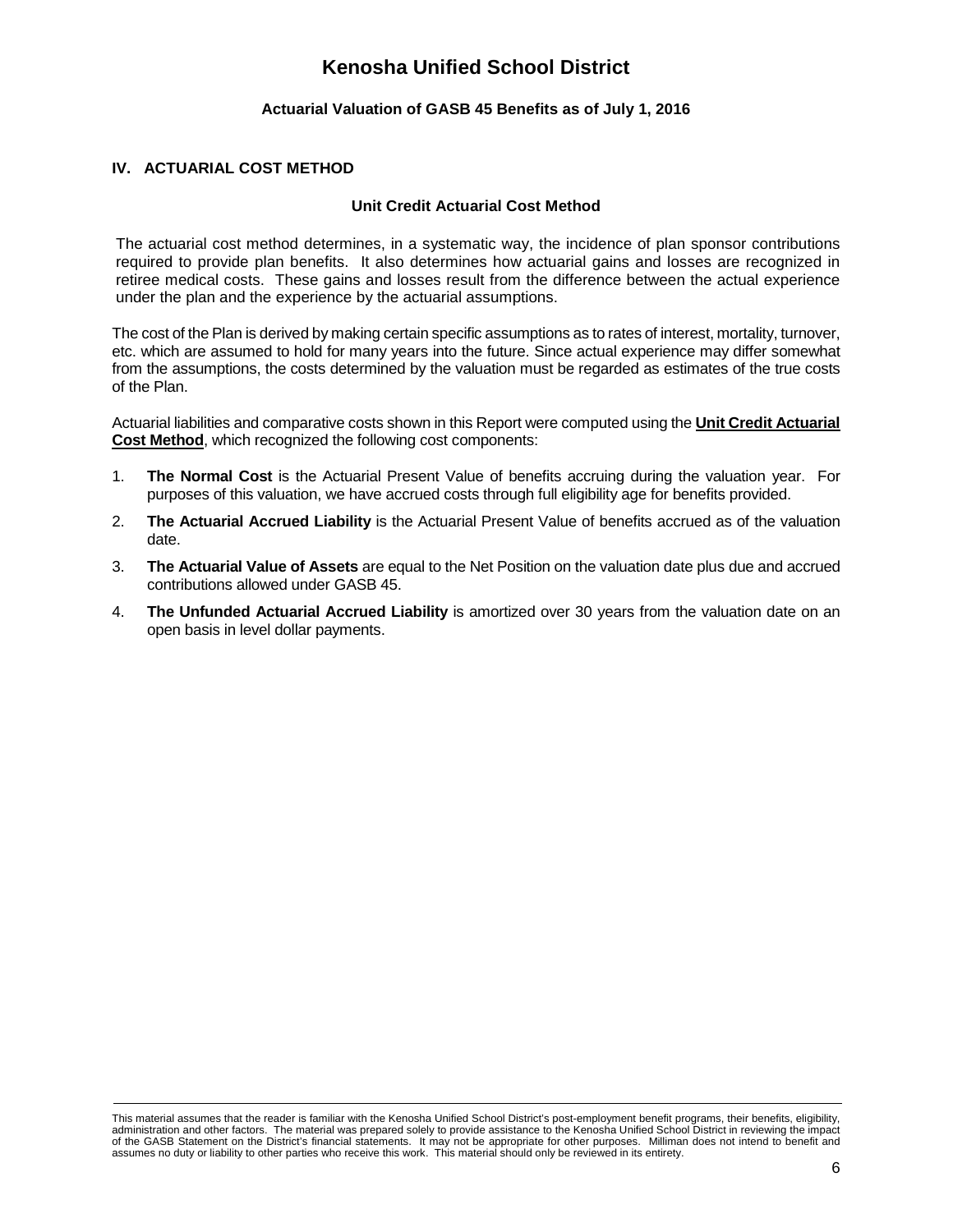# **Actuarial Valuation of GASB 45 Benefits as of July 1, 2016**

### **V. ACTUARIAL ASSUMPTIONS**

The following actuarial assumptions were used in the development of the Kenosha Unified School District retiree health cost projections. Where consistent with the terms of the plan, actuarial assumptions have utilized the assumptions for the Wisconsin Retirement System (WRS) as provided in the December 31, 2015 Actuarial Valuation reports. These assumptions were adopted by the Employee Trust Funds Board in connection with a study of experience during 2012-2014. In our opinion, these assumptions are reasonable for the intended purposes of the report. For a summary of the prior WRS assumptions used in the prior valuation, see our July 1, 2014 valuation report dated August 4, 2014. Assumptions regarding participant elections are based on recent experience and on our estimates of future experience.

1. **Interest Discount Rate:** 3.00% compounded annually.

#### 2. **Mortality:\***

- Pre-Retirement: This assumption applies to death while in service. Rates are based on the Wisconsin 2012 Mortality table (multiplied by 50% for males and females) as the base table and project future improvements with MP-2015 generational improvement scale (multiplied by 50%), as adopted by the Board in connection with the 2012-2014 Experience Study performed by the actuary for the Wisconsin Retirement System.
- Post-Retirement: This assumption applies to death of participants after retirement. Rates are based on the Wisconsin 2012 Mortality Table as the base table and project future improvements with MP-2015 generational improvement scale (multiplied by 50%), as adopted by the Board in connection with the 2012-2014 Experience Study performed by the actuary for the Wisconsin Retirement System.
- Post-Disability: This assumption applies to death after disablement. Rates are based on the 2012- 2014 Experience Study performed by the actuary for the Wisconsin Retirement System (multiplied by 50% for males and females and set forward one year for males).

\* *Sample rates of base mortality tables are shown in Appendix A.*

3. **Employee Turnover/Withdrawal:** Ten-year select and ultimate rates of WRS for Public Schools for all employees. Separate rates for males and females. Ultimate rates after the tenth year are shown in the rate table in Appendix A. Select rates are as follows:

| Year    | <b>Public School Employee</b><br><b>Male Rate</b> | <b>Public School Employee</b><br><b>Female Rate</b> |
|---------|---------------------------------------------------|-----------------------------------------------------|
| First   | 18.3%                                             | 16.0%                                               |
| Second  | 11.0                                              | 10.8                                                |
| Third   | 7.8                                               | 7.7                                                 |
| Fourth  | 5.9                                               | 5.8                                                 |
| Fifth   | 4.9                                               | 5.0                                                 |
| Sixth   | 3.6                                               | 4.3                                                 |
| Seventh | 3.2                                               | 3.8                                                 |
| Eighth  | 2.6                                               | 3.4                                                 |
| Ninth   | 2.6                                               | 2.8                                                 |
| Tenth   | 2.4                                               | 2.5                                                 |

This material assumes that the reader is familiar with the Kenosha Unified School District's post-employment benefit programs, their benefits, eligibility, administration and other factors. The material was prepared solely to provide assistance to the Kenosha Unified School District in reviewing the impact of the GASB Statement on the District's financial statements. It may not be appropriate for other purposes. Milliman does not intend to benefit and assumes no duty or liability to other parties who receive this work. This material should only be reviewed in its entirety.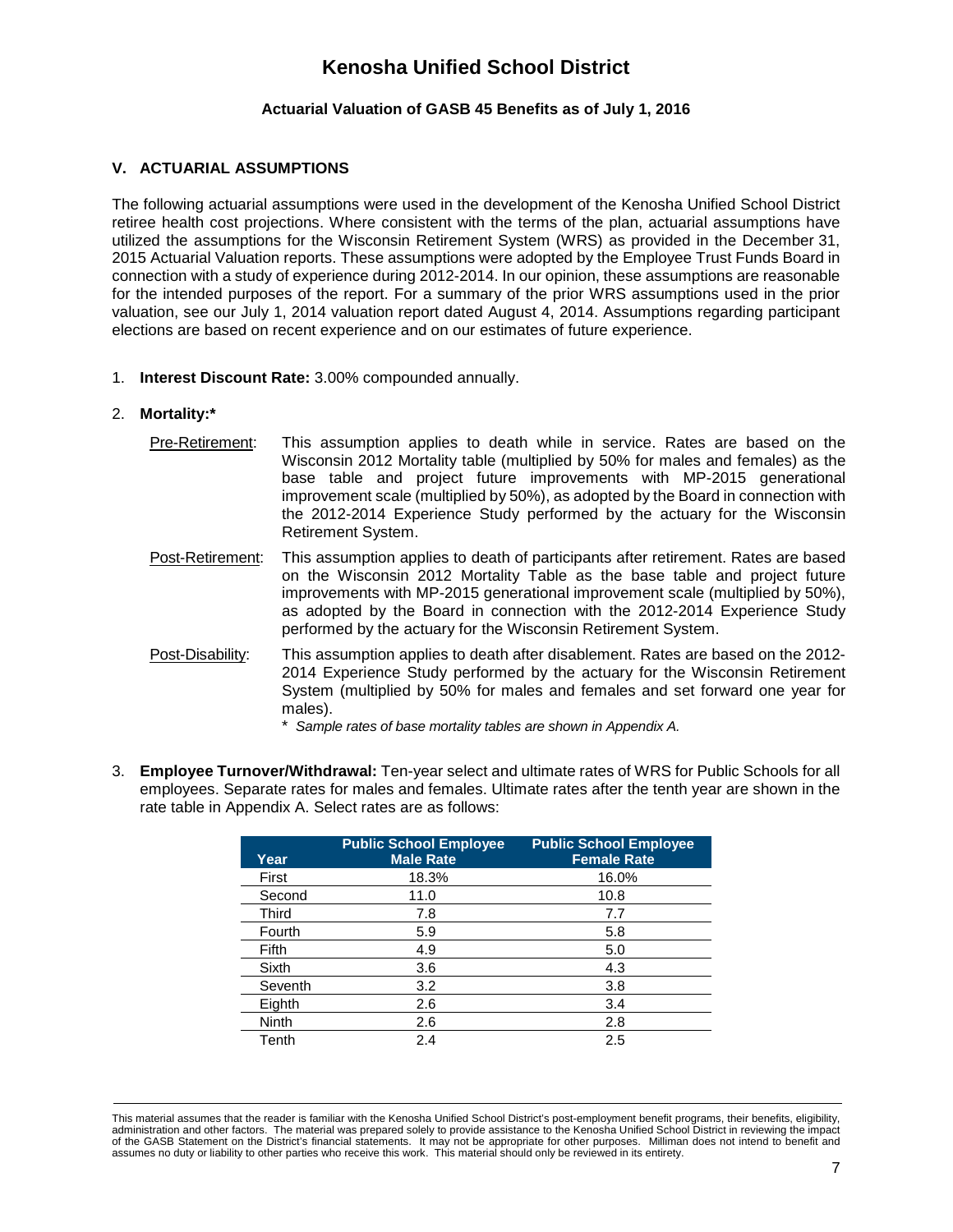## **Actuarial Valuation of GASB 45 Benefits as of July 1, 2016**

- 4. **Disablement:** WRS disability rates for Public Schools for all employees. Separate rates for males and females. Rates shown in the rate table in Appendix A.
- 5. **Retirement:** WRS retirement rates for Public Schools all employees. Separate rates for male and females. Rates shown in the rate table in Appendix A.

#### 6. **Percentage of Retirees Participating In Retiree Medical Coverage:**

Future retirees: 100% of current employees are expected to participate in the Kenosha Unified School District's retiree health insurance plan. Current retirees: Actual retiree participation.

### 7. **Percentage of Retirees Electing Family Coverage:**

Future retirees: 20% of current employees assumed to elect family coverage into retirement for medical coverage. 90% of current employees assumed to elect family coverage into retirement for dental coverage. Current retirees: Actual family coverage election.

- 8. **Age Difference of Active Employees and Spouses:** Spouses same age as participants.
- 9. **Annual Medical and Dental Trend Rate Assumptions:** Medical inflation was based on the "Getzen" model published by the Society of Actuaries for purposes of evaluating long term medical trend. Under the Patient Protection and Affordable Care Act of 2010, a federal excise tax will apply for high cost health plans beginning in 2020. A margin to reflect the impact of the excise tax in future years is reflected in the assumed trend. The following tables show the trend rates used in this valuation.

| Year(s)         | <b>Annual Medical</b><br><b>Trend Rate</b> | <b>Annual Dental</b><br><b>Trend Rate</b> |
|-----------------|--------------------------------------------|-------------------------------------------|
| 2016-2017       | 7.10%                                      | 5.00%                                     |
| 2017-2018       | 7.30                                       | 5.00                                      |
| 2018-2019       | 7.00                                       | 5.00                                      |
| 2019-2020       | 7.00                                       | 5.00                                      |
| 2020-2021       | 6.00                                       | 5.00                                      |
| 2030-2031       | 5.60                                       | 5.00                                      |
| 2040-2041       | 5.60                                       | 5.00                                      |
| 2050-2051       | 5.10                                       | 5.00                                      |
| 2060-2061       | 5.00                                       | 5.00                                      |
| 2070-2071       | 4.40                                       | 4.40                                      |
| Ultimate (2074) | 4.10                                       | 4.10                                      |

10. **Expected Monthly 2016-2017 Medical and Dental Costs Per Retiree:** We developed estimates of monthly 2016-2017 medical and dental costs per retiree by age based on the District's current premiums, adjusted for demographic differences between retirees and all participants (actives and retirees combined).

**Medical**

|     |               | <b>Male</b>   |               | Female        |
|-----|---------------|---------------|---------------|---------------|
| Age | <b>Single</b> | <b>Family</b> | <b>Single</b> | <b>Family</b> |
| 55  | \$1,049       | \$2,232       | \$1,161       | \$2,232       |
| 60  | 1,360         | 2,748         | 1,367         | 2,748         |
| 64  | 1,722         | 3,321         | 1,578         | 3,321         |

This material assumes that the reader is familiar with the Kenosha Unified School District's post-employment benefit programs, their benefits, eligibility, administration and other factors. The material was prepared solely to provide assistance to the Kenosha Unified School District in reviewing the impact of the GASB Statement on the District's financial statements. It may not be appropriate for other purposes. Milliman does not intend to benefit and assumes no duty or liability to other parties who receive this work. This material should only be reviewed in its entirety.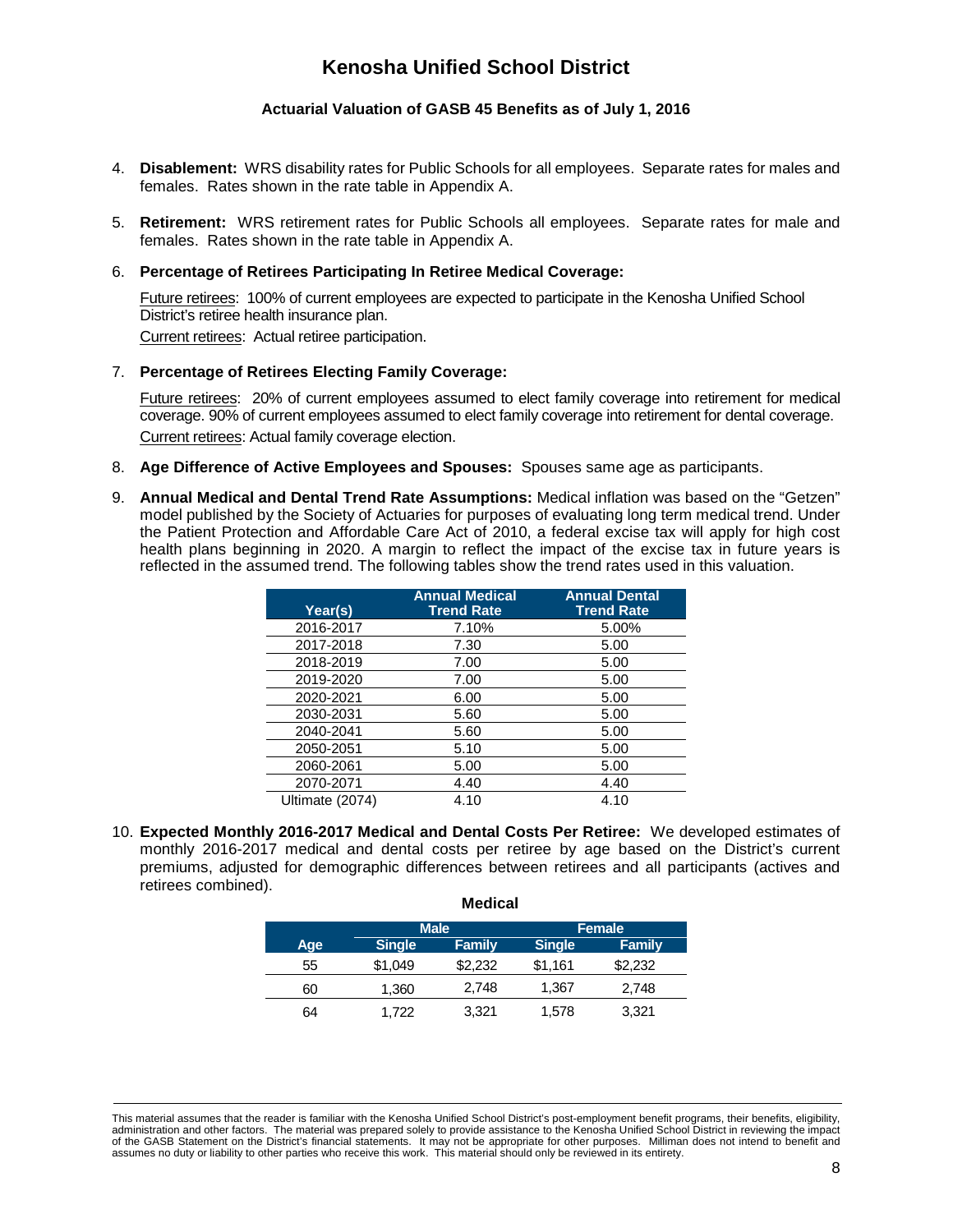# **Actuarial Valuation of GASB 45 Benefits as of July 1, 2016**

| <b>Dental</b> |               |               |               |               |  |  |  |  |
|---------------|---------------|---------------|---------------|---------------|--|--|--|--|
|               |               | <b>Male</b>   |               | <b>Female</b> |  |  |  |  |
| Age           | <b>Single</b> | <b>Family</b> | <b>Single</b> | <b>Family</b> |  |  |  |  |
| 55            | \$48          | \$101         | \$51          | \$101         |  |  |  |  |
| 60            | 53            | 110           | 55            | 110           |  |  |  |  |
| 64            | 57            | 116           | 57            | 117           |  |  |  |  |

- 11. **Changes in Assumptions Since Prior Valuation:** The demographic assumptions have been updated based upon the most recent WRS experience study. The estimated annual claim costs were changed to reflect anticipated experience pursuant to a review of the medical provisions and recent experience. The medical trend rates were changed to reflect anticipated experience under the most recent Getzen model application. The overall impact of the new assumptions is a decrease in the benefit obligations.
- 12. **Rationale for Significant Assumptions:** With any valuation of future benefits, assumptions of anticipated future events are required. If actual events differ from the assumptions made, the actual cost of the plan will vary as well. The following assumptions should be reviewed for appropriateness.

| <b>Discount Rate:</b>                              | The discount rate is based upon the expected return of assets set aside in the trust,<br>if any, to play plan benefits and investments from the general account of the entity.                                                                                                                               |
|----------------------------------------------------|--------------------------------------------------------------------------------------------------------------------------------------------------------------------------------------------------------------------------------------------------------------------------------------------------------------|
| Demographic<br><b>Assumptions:</b>                 | Kenosha Unified School District participates in the Wisconsin Retirement System.<br>The actuary for the system updates assumptions triennially based upon plan<br>experience.                                                                                                                                |
| <b>Medical Trend:</b>                              | We are using medical inflation assumptions based on the "Long Term Healthcare"<br>Costs Trend Resource Model" created for the Society of Actuaries by Professor<br>Thomas E. Getzen of Temple University. This model reflects the most current<br>academic research regarding future healthcare cost trends. |
| <b>Expected</b><br><b>Medical Costs:</b>           | Relative cost factors were developed from the Milliman Health Cost Guidelines.<br>Based on the carrier premium rates and relative age cost factors assumptions, we<br>developed age adjusted "per member per month" (PMPM) costs for 2016-17.                                                                |
| <b>Participant Rate</b><br>and Spouse<br>Election: | We have based the rate on recent experience in the plan.                                                                                                                                                                                                                                                     |

This material assumes that the reader is familiar with the Kenosha Unified School District's post-employment benefit programs, their benefits, eligibility,<br>administration and other factors. The material was prepared solel of the GASB Statement on the District's financial statements. It may not be appropriate for other purposes. Milliman does not intend to benefit and assumes no duty or liability to other parties who receive this work. This material should only be reviewed in its entirety.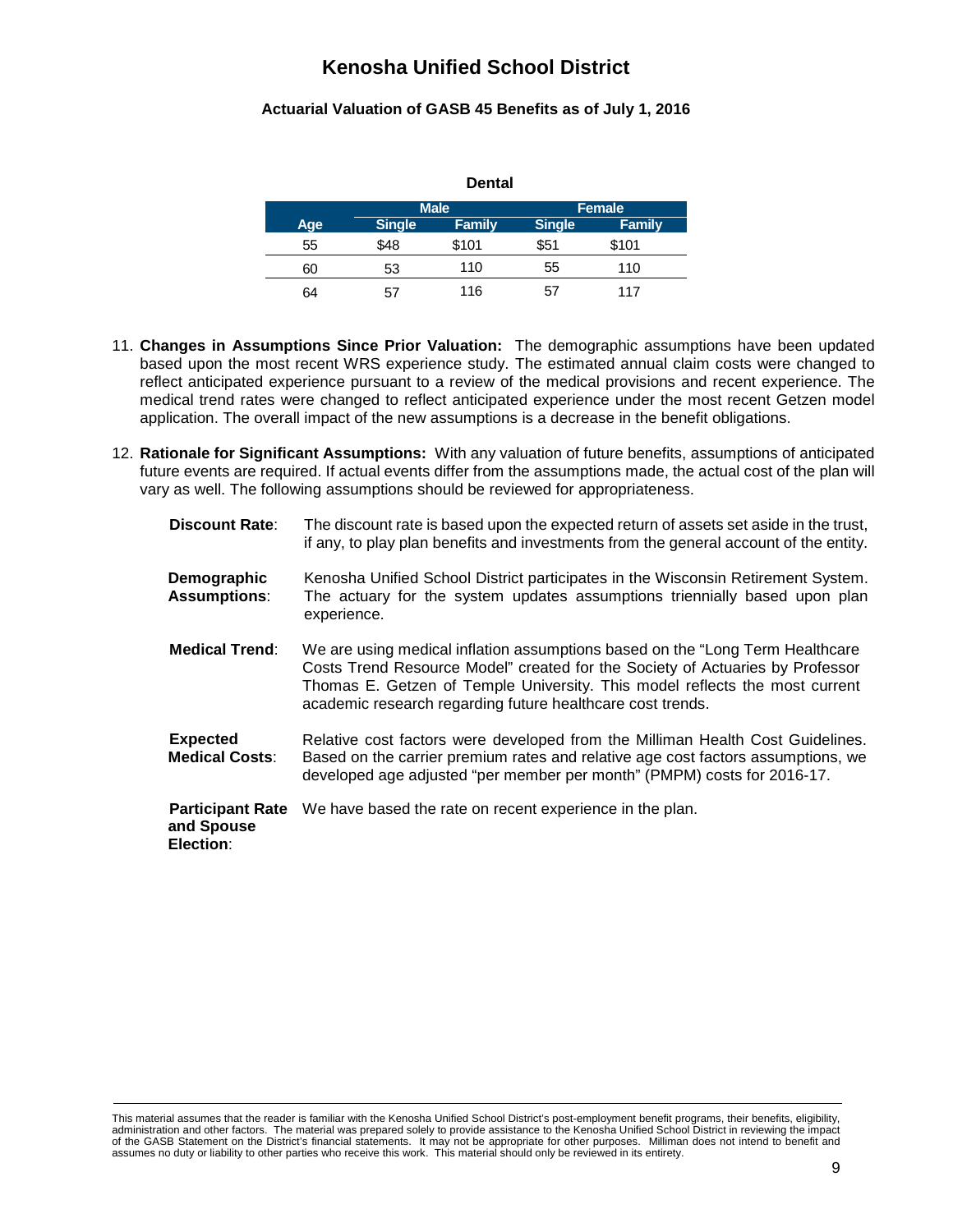# **Actuarial Valuation of GASB 45 Benefits as of July 1, 2016**

# **VI. DATA**

1. **Monthly 2016-2017 Retiree Premiums:** The premium rates valued are shown in the following table.

| <b>Medical Plan</b> | <b>Single</b> | <b>Family</b> |
|---------------------|---------------|---------------|
| \$750/\$1,500       | \$880.64      | \$1,975.62    |
| \$500/\$1,000       | \$911.24      | \$2,044.26    |
| \$250/\$500         | \$954.08      | \$2,140.44    |

2. **Participant Data:** We relied on the following medical plan participant data as of June 16, 2016. We assumed no material change in participant data between June 16, 2016 and July 1, 2016.

|                         | <b>Participant</b><br><b>Count</b> | Average<br>Aqe. | Average<br>Service <sup>1</sup> |
|-------------------------|------------------------------------|-----------------|---------------------------------|
| <b>Active Employees</b> | 2.129                              | 45.6            | 11.6                            |
| Retirees (Medical)      | 361                                | 61.8            |                                 |

This material assumes that the reader is familiar with the Kenosha Unified School District's post-employment benefit programs, their benefits, eligibility,<br>administration and other factors. The material was prepared solely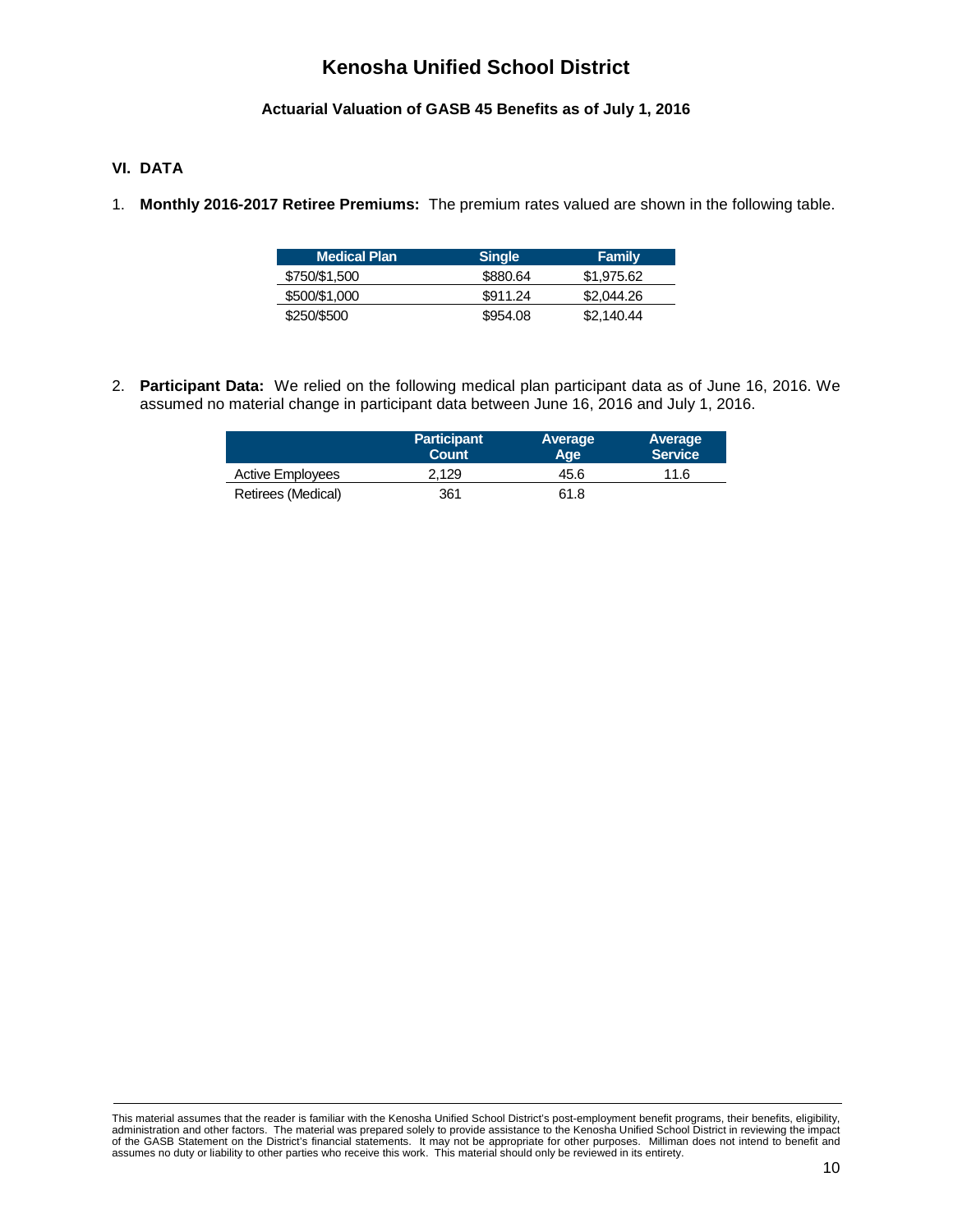# **Actuarial Valuation of GASB 45 Benefits as of July 1, 2016**

### **VII. PLAN PROVISIONS**

## **Eligibility Requirements and Benefits**

Eligibility requirements and benefits by District employee group are as follows:

| <b>CERTIFIED TEACHERS</b>                         |                                                                                                                                                                                                                                                                                                                                                                                                                              |
|---------------------------------------------------|------------------------------------------------------------------------------------------------------------------------------------------------------------------------------------------------------------------------------------------------------------------------------------------------------------------------------------------------------------------------------------------------------------------------------|
| Eligibility:                                      | Dental benefits. Any retiree who was working more than half-<br>time and has attained age 62 and 15 years of service.<br>All other benefits. Any retiree who was working more than<br>half-time and has attained age 55 and 15 years of service.                                                                                                                                                                             |
| <b>Retiree Health Benefits:</b>                   | District pays 100% of the health insurance premium for single<br>or family coverage for employees retiring at age 62 or older<br>but before age 65. District pays 100% of the health insurance<br>premium for single coverage for employees retiring prior to<br>age 62. District portion is 88% for retirements after<br>September 1, 2014. The health benefits coverage will<br>terminate when the retiree attains age 65. |
| <b>Retiree Dental Benefits:</b>                   | District pays 90% of the dental insurance premium for family<br>coverage. The dental benefits coverage will terminate when<br>the retiree attains age 65.                                                                                                                                                                                                                                                                    |
| <b>Retiree Long Term Care</b><br><b>Benefits:</b> | Plan terminated at June 30, 2016 for all current and future<br>retirees.                                                                                                                                                                                                                                                                                                                                                     |
| <b>SERVICE EMPLOYEES</b>                          |                                                                                                                                                                                                                                                                                                                                                                                                                              |
| <b>Eligibility:</b>                               | Any retiree who was working full-time and has attained age<br>55 and 15 years of service.                                                                                                                                                                                                                                                                                                                                    |
| <b>Retiree Health Benefits:</b>                   | District pays 98.3% of the health insurance premium for<br>single coverage. District portion is 88% for retirements after<br>September 1, 2014. The health benefits coverage will<br>terminate when the retiree attains age 65.                                                                                                                                                                                              |
| <b>CARPENTERS AND PAINTERS</b>                    |                                                                                                                                                                                                                                                                                                                                                                                                                              |
| <b>Eligibility:</b>                               | Any retiree who was working full-time and has attained age<br>57 and 15 years of service.                                                                                                                                                                                                                                                                                                                                    |
| <b>Retiree Health Benefits:</b>                   | District pays 98% of the health insurance premium for single<br>coverage. District portion is 88% for retirements after<br>September 1, 2014. The health benefits coverage will<br>terminate when the retiree attains age 65.                                                                                                                                                                                                |

This material assumes that the reader is familiar with the Kenosha Unified School District's post-employment benefit programs, their benefits, eligibility,<br>administration and other factors. The material was prepared solely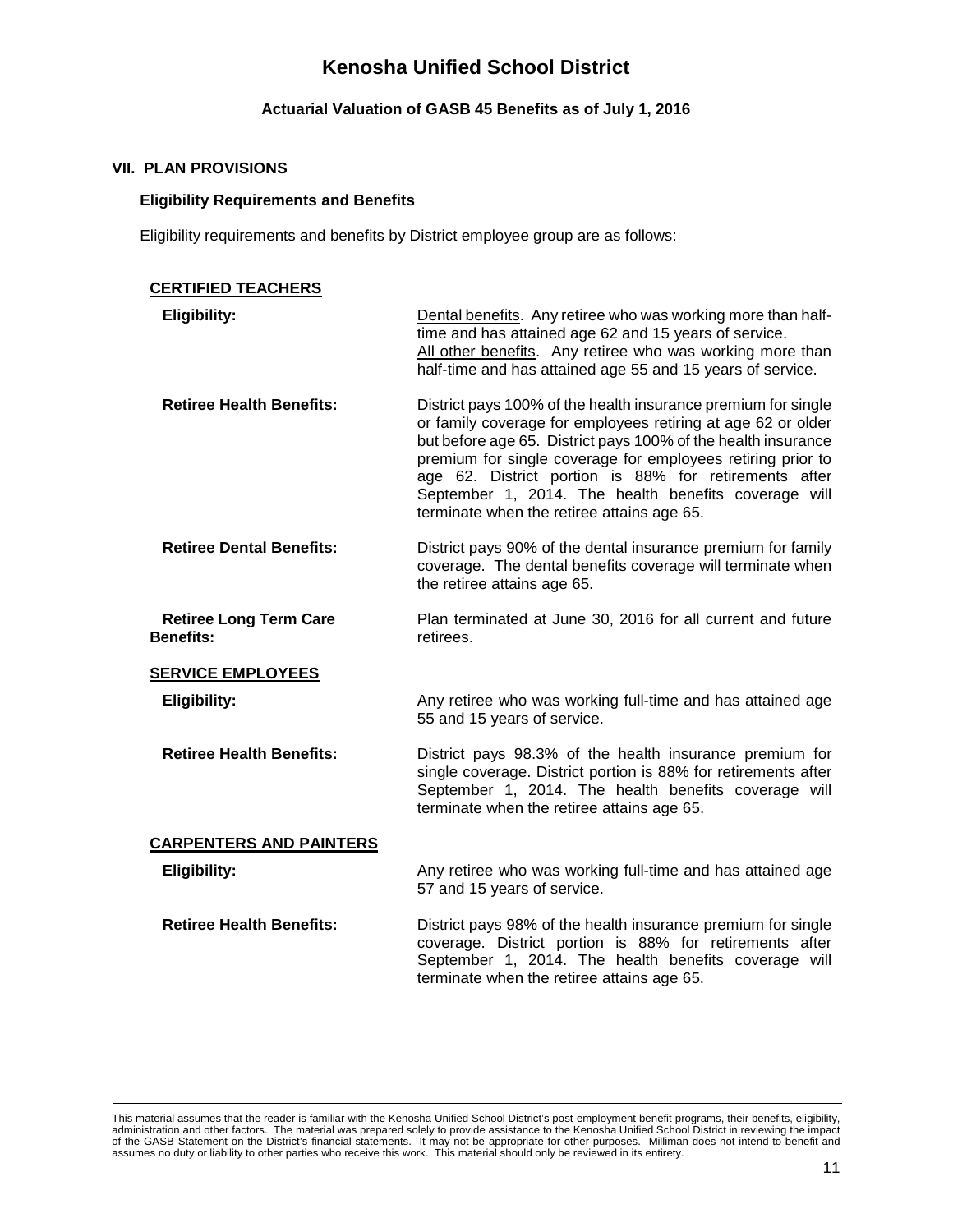# **Actuarial Valuation of GASB 45 Benefits as of July 1, 2016**

### **SECRETARIES**

| <b>Eligibility:</b>                                        | Any retiree who was working full-time and has attained age<br>57 and 15 years of service.                                                                                                                                                                                                                                                                                                                                            |
|------------------------------------------------------------|--------------------------------------------------------------------------------------------------------------------------------------------------------------------------------------------------------------------------------------------------------------------------------------------------------------------------------------------------------------------------------------------------------------------------------------|
| <b>Retiree Health Benefits:</b>                            | District pays 98.3% of the health insurance premium for<br>single coverage. District portion is 90% for retirements after<br>September 1, 2014. The health benefits coverage will<br>terminate when the retiree attains age 65.                                                                                                                                                                                                      |
| EDUCATIONAL ASSISTANTS                                     |                                                                                                                                                                                                                                                                                                                                                                                                                                      |
| <b>Eligibility:</b>                                        | Any retiree who was working full-time and has attained age<br>57 and 15 years of service.                                                                                                                                                                                                                                                                                                                                            |
| <b>Retiree Health Benefits:</b>                            | District pays 100% of the health insurance premium for single<br>coverage. The health benefits coverage will terminate when<br>the retiree attains age 65.                                                                                                                                                                                                                                                                           |
| <u>ADMINISTRATORS, SUPERVISORS AND TECHNICAL EMPLOYEES</u> |                                                                                                                                                                                                                                                                                                                                                                                                                                      |
| <b>Eligibility:</b>                                        | Any retiree who was working full-time and has attained age<br>55 and 15 years of service.                                                                                                                                                                                                                                                                                                                                            |
| <b>Retiree Health Benefits:</b>                            | District pays 88% for retirements after September 1, 2014.<br>District paid up to 100% for retirements before September 1,<br>2014.                                                                                                                                                                                                                                                                                                  |
| <b>Retiree Dental Benefits:</b>                            | District pays 90% of the dental insurance premium for family<br>coverage. The health benefits coverage will terminate at age<br>65 for employees retiring with less than 20 years of service,<br>at age 66 for employees retiring with 20 or more years of<br>service but less than 25 years of service, and at age 67 for<br>employees retiring with more than 25 years of service. No<br>coverage for Retirees after July 1, 2011. |
| <b>Retiree Life Insurance Benefits:</b>                    | District pays a life insurance amount of 200% of the<br>employee's compensation in the year before retirement if<br>less than 66 years old, 150% of their salary if 66 years old,<br>and 100% of their salary if 67 years old or older. No coverage<br>for Retirees after July 1, 2011.                                                                                                                                              |
| <b>MISCELLANEOUS AND INTERPRETERS</b>                      |                                                                                                                                                                                                                                                                                                                                                                                                                                      |
| <b>Eligibility:</b>                                        | Any retiree who was working full-time and has attained age<br>55.                                                                                                                                                                                                                                                                                                                                                                    |

**Retiree Health Benefits:** Retiree pays 100% of the health insurance premium. The health benefits coverage will terminate when the retiree attains age 65.

This material assumes that the reader is familiar with the Kenosha Unified School District's post-employment benefit programs, their benefits, eligibility,<br>administration and other factors. The material was prepared solely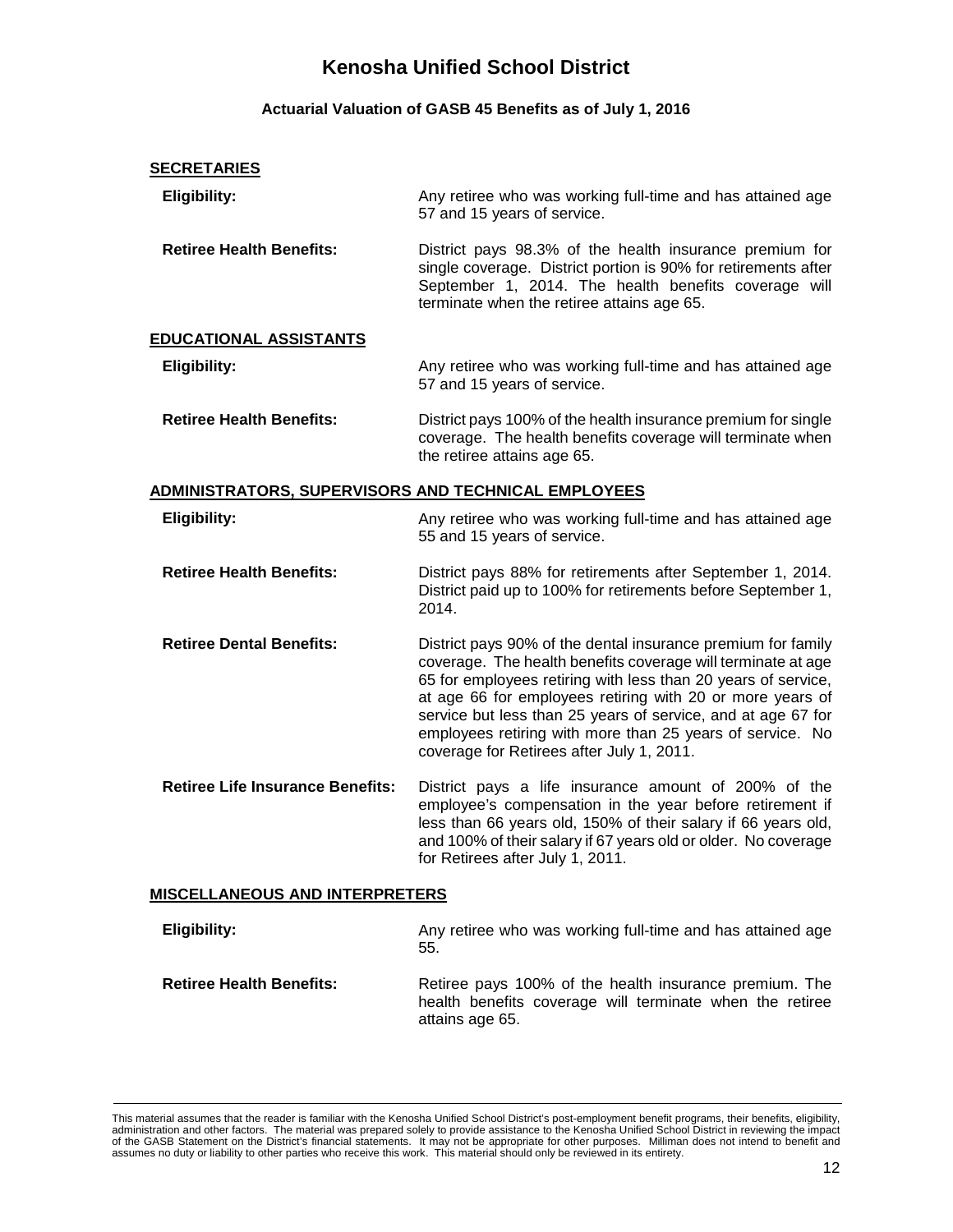# **Actuarial Valuation of GASB 45 Benefits as of July 1, 2016**

### **VIII. GLOSSARY**

The following is an explanation of many of the terms referenced by the Statement of the Governmental Accounting Standards Board, "Accounting and Financial Reporting by Employers for Postemployment Benefits Other than Pensions".

- 1. **Actuarial Cost Method.** This is a procedure for determining the Actuarial Present Value of Benefits and allocating it to time periods to produce the Actuarial Accrued Liability and the Normal Cost. The Statement assumes a closed group of employees and other participants unless otherwise stated; that is, no new entrants are assumed. Six methods are permitted – Unit Credit, Entry Age Normal, Attained Age, Aggregate, Frozen Entry Age, and Frozen Attained Age.
- 2. **Actuarial Accrued Liability.** This is the portion of the Actuarial Present Value of Benefits attributable to periods prior to the valuation date by the Actuarial Cost Method (i.e., that portion not provided by future Normal Costs).
- 3. **Actuarial Present Value of Benefits.** This is the value, as of the applicable date, of future payments for benefits and expenses under the Plan, where each payment is:
	- (a) Multiplied by the probability of the event occurring on which the payment is conditioned, such as the probability of survival, death, disability, termination of employment, etc.; and
	- (b) Discounted at the assumed discount rate.
- 4. **Actuarial Value of Assets.** This is the value of cash, investments and other property belonging to the Plan, as used by the actuary for the purpose of an Actuarial Valuation.
- 5. **Amortization Payment.** This is the amount of the contribution required to pay interest on and to amortize over a given period the Unfunded Actuarial Accrued Liability or the Unfunded Frozen Actuarial Accrued Liability. A closed amortization period is a specific number of years counted from one date and reducing to zero with the passage of time; an open amortization period is one that begins again or is recalculated at each actuarial valuation date.
- 6. **Annual Required Contribution ("ARC").** This is the employer's periodic required contribution to a defined benefit OPEB plan, calculated in accordance with the set of requirements for calculating actuarially determined OPEB information included in financial reports.
- 7. **Attribution Period.** The period of an employee's service to which the expected postretirement benefit obligation for that employee is assigned. The beginning of the attribution period is the employee's date of hire. The end of the attribution period is the full retirement eligibility date. For disability retirement, the end of the attribution period is the date of disability.
- 8. **Benefit Payments.** The monetary or in-kind benefits or benefit coverage to which participants may be entitled under a post employment benefit plan, including health care benefits and life insurance not provided through a pension plan.
- 9. **Funding Excess.** This is the excess of the Actuarial Value of Assets over the actuarial accrued liability.

This material assumes that the reader is familiar with the Kenosha Unified School District's post-employment benefit programs, their benefits, eligibility, administration and other factors. The material was prepared solely to provide assistance to the Kenosha Unified School District in reviewing the impact of the GASB Statement on the District's financial statements. It may not be appropriate for other purposes. Milliman does not intend to benefit and assumes no duty or liability to other parties who receive this work. This material should only be reviewed in its entirety.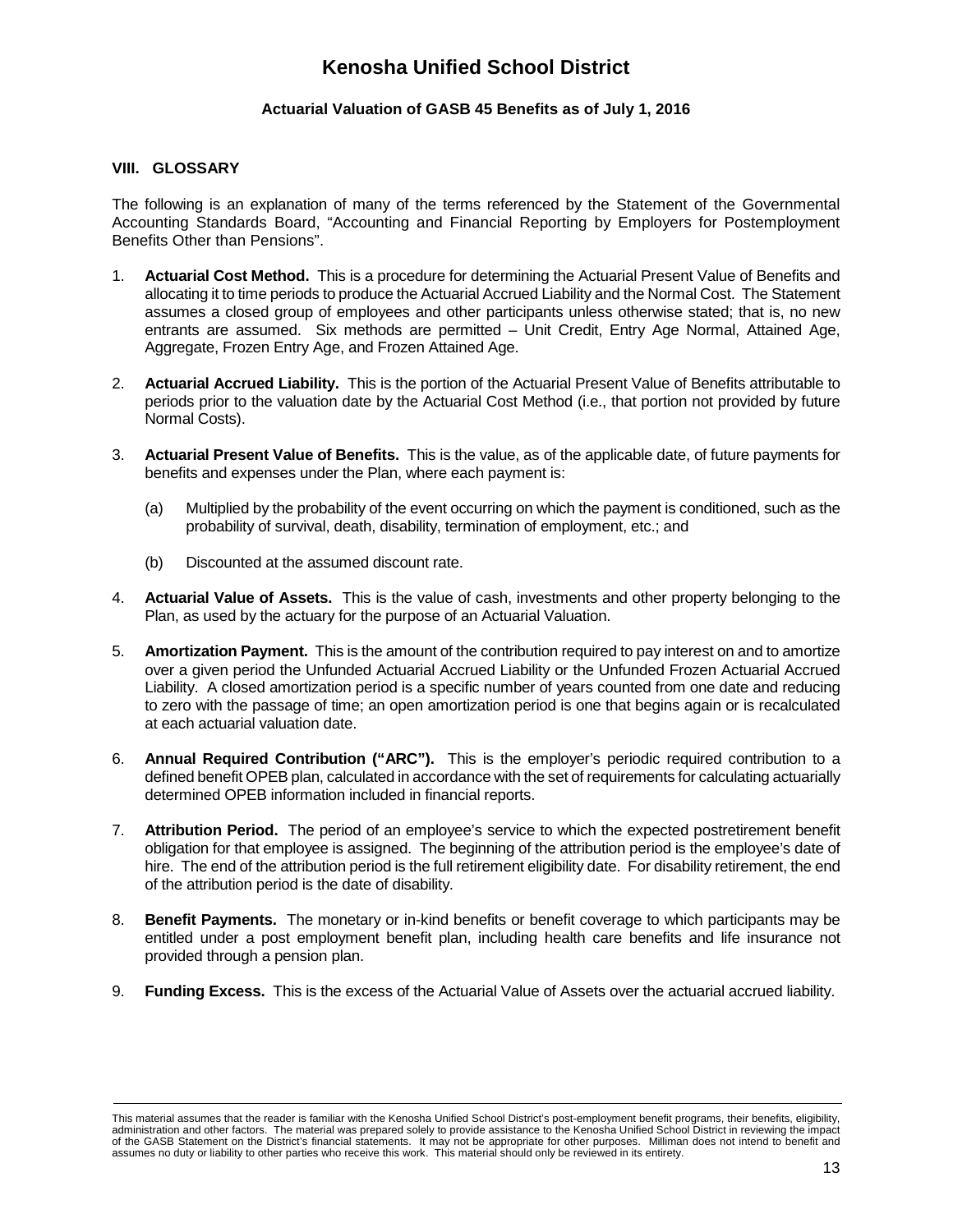## **Actuarial Valuation of GASB 45 Benefits as of July 1, 2016**

- 10. **Normal Cost.** This is the portion of the Actuarial Present Value of Benefits allocated to a valuation year by the Actuarial Cost Method.
- 11. **Net OPEB obligation.** This is the cumulative difference since the effective date of this statement between annual OPEB cost and the employer's contributions to the plan, including the OPEB liability (asset) at transition, if any, and excluding (a) short-term differences and (b) unpaid contributions that have been converted to OPEB-related debt.
- 12. **Other Postemployment Benefits ("OPEB").** This refers to postemployment benefits other than pension benefits, including healthcare benefits regardless of the type of plan that provides them, and all other postemployment benefits provided separately from a pension plan, excluding benefits defined as termination benefits or offers.
- 13. **Return on Plan Assets.** This is the actual investment return on plan assets during the fiscal year.
- 14. **Substantive Plan.** The terms of the postretirement benefit plan as understood by an employer that provides postretirement benefits and the employees who render services in exchange for those benefits. The substantive plan is the basis for the accounting for the plan.
- 15. **Unfunded Actuarial Accrued Liability.** This is the excess of the actuarial accrued liability over the Actuarial Value of Assets.

This material assumes that the reader is familiar with the Kenosha Unified School District's post-employment benefit programs, their benefits, eligibility, administration and other factors. The material was prepared solely to provide assistance to the Kenosha Unified School District in reviewing the impact of the GASB Statement on the District's financial statements. It may not be appropriate for other purposes. Milliman does not intend to benefit and assumes no duty or liability to other parties who receive this work. This material should only be reviewed in its entirety.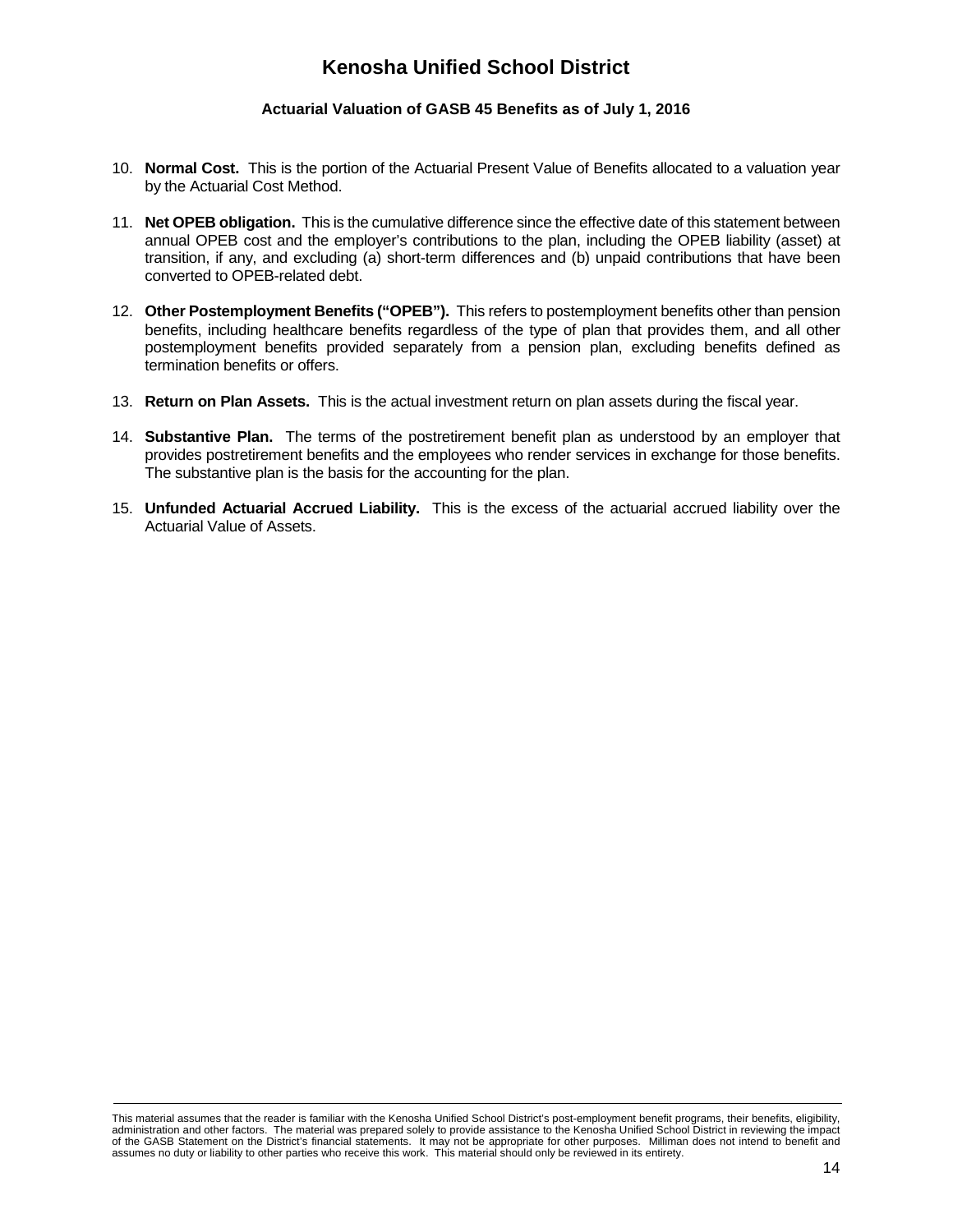# **Actuarial Valuation of GASB 45 Benefits as of July 1, 2016**

### **APPENDIX A: RATE TABLES**

# **Public School**

Separations from active status expressed as number of occurrences per 10,000:

|     |             |                   |             | <b>Early</b>      | <b>Normal</b> |               |                  |                  |                         |                         |
|-----|-------------|-------------------|-------------|-------------------|---------------|---------------|------------------|------------------|-------------------------|-------------------------|
|     |             | <b>Withdrawal</b> |             | <b>Retirement</b> |               | Retirement*   |                  | <b>Death</b>     |                         | <b>Disability</b>       |
| Age | <b>Male</b> | <b>Female</b>     | <b>Male</b> | <b>Female</b>     | <b>Male</b>   | <b>Female</b> | <b>Male</b>      | <b>Female</b>    | <b>Male</b>             | <b>Female</b>           |
| 25  | N/A         | N/A               | $\mathbf 0$ | $\mathbf 0$       | $\pmb{0}$     | $\pmb{0}$     | $\overline{c}$   | 1                | 1                       | 1                       |
| 26  | N/A         | N/A               | $\mathbf 0$ | $\mathbf 0$       | $\mathbf 0$   | $\mathbf 0$   | $\overline{a}$   | 1                | $\mathbf 1$             | 1                       |
| 27  | N/A         | N/A               | $\mathbf 0$ | $\mathbf 0$       | $\mathbf 0$   | $\mathbf 0$   | $\overline{a}$   | 1                | 1                       | 1                       |
| 28  | N/A         | N/A               | $\mathbf 0$ | $\mathbf 0$       | $\mathbf 0$   | $\mathbf 0$   | $\overline{2}$   | 1                | 1                       | 1                       |
| 29  | N/A         | N/A               | $\mathbf 0$ | $\pmb{0}$         | $\mathbf 0$   | $\mathbf 0$   | $\overline{c}$   | 1                | $\mathbf{1}$            | 1                       |
| 30  | 130         | 190               | $\mathbf 0$ | $\pmb{0}$         | $\mathbf 0$   | $\mathbf 0$   | $\overline{c}$   | 1                | $\mathbf 1$             | 1                       |
| 31  | 130         | 180               | $\mathbf 0$ | $\mathbf 0$       | $\mathbf 0$   | $\mathbf 0$   | $\overline{2}$   | 1                | 1                       | 1                       |
| 32  | 130         | 180               | $\mathbf 0$ | $\pmb{0}$         | $\mathbf 0$   | $\mathbf 0$   | 3                | $\overline{c}$   | $\mathbf 1$             | 1                       |
| 33  | 130         | 170               | $\mathbf 0$ | $\mathbf 0$       | $\Omega$      | $\mathbf 0$   | 3                | $\boldsymbol{2}$ | $\mathbf 1$             | 1                       |
| 34  | 130         | 170               | $\mathbf 0$ | $\mathbf 0$       | $\mathbf 0$   | $\mathbf 0$   | 3                | $\overline{c}$   | 1                       | 1                       |
| 35  | 130         | 160               | $\mathbf 0$ | $\pmb{0}$         | $\mathbf 0$   | $\mathbf 0$   | $\overline{4}$   | $\overline{2}$   | $\mathbf 1$             | 1                       |
| 36  | 130         | 160               | $\mathbf 0$ | $\mathbf 0$       | $\mathbf 0$   | $\mathbf 0$   | 4                | $\overline{2}$   | $\mathbf{1}$            | 1                       |
| 37  | 130         | 150               | $\mathbf 0$ | $\mathbf 0$       | $\mathbf 0$   | $\mathbf 0$   | $\overline{4}$   | $\overline{2}$   | $\mathbf{1}$            | $\mathbf{1}$            |
| 38  | 130         | 140               | $\mathbf 0$ | $\pmb{0}$         | $\Omega$      | $\mathbf 0$   | 4                | $\mathbf{3}$     | $\mathbf 1$             | 1                       |
| 39  | 130         | 140               | $\mathbf 0$ | $\pmb{0}$         | $\mathbf 0$   | $\mathbf 0$   | 5                | 3                | 1                       | $\overline{c}$          |
| 40  | 130         | 130               | $\mathbf 0$ | $\mathbf 0$       | $\mathbf 0$   | $\mathbf 0$   | 5                | 3                | $\mathbf{1}$            | $\overline{c}$          |
| 41  | 130         | 130               | $\mathbf 0$ | $\mathbf 0$       | $\mathbf 0$   | $\mathbf 0$   | 5                | 3                | $\overline{a}$          | $\overline{c}$          |
| 42  | 130         | 120               | $\mathbf 0$ | $\mathbf 0$       | $\mathbf 0$   | $\mathbf 0$   | 5                | $\overline{4}$   | $\overline{a}$          | $\overline{c}$          |
| 43  | 130         | 120               | $\mathbf 0$ | $\mathbf 0$       | $\mathbf 0$   | $\mathbf 0$   | $6\phantom{a}$   | $\overline{4}$   | $\overline{a}$          | $\overline{\mathbf{4}}$ |
| 44  | 130         | 120               | 0           | $\mathbf 0$       | $\mathbf 0$   | $\mathbf 0$   | $6\phantom{a}$   | $\overline{4}$   | 3                       | 5                       |
| 45  | 130         | 110               | $\mathbf 0$ | $\mathbf 0$       | $\mathbf 0$   | $\mathbf 0$   | $\overline{7}$   | 5                | 3                       | 5                       |
| 46  | 130         | 110               | $\mathbf 0$ | $\mathbf 0$       | $\mathbf 0$   | $\mathbf 0$   | $\overline{7}$   | 5                | $\overline{\mathbf{4}}$ | $\overline{7}$          |
| 47  | 130         | 110               | $\mathsf 0$ | $\mathbf 0$       | $\mathbf 0$   | $\mathbf 0$   | $\overline{7}$   | 5                | $\overline{\mathbf{4}}$ | 8                       |
| 48  | 130         | 110               | $\mathbf 0$ | $\mathbf 0$       | $\mathbf 0$   | $\mathbf 0$   | 8                | $\,6$            | 5                       | 8                       |
| 49  | 130         | 110               | $\mathbf 0$ | $\mathbf 0$       | $\mathbf 0$   | $\mathbf 0$   | 8                | $6\phantom{1}$   | 6                       | 9                       |
| 50  | 130         | 100               | $\mathbf 0$ | $\mathbf 0$       | $\mathbf 0$   | $\mathbf 0$   | $\boldsymbol{9}$ | $\overline{7}$   | 8                       | 10                      |
| 51  | 130         | 100               | $\mathbf 0$ | $\boldsymbol{0}$  | $\mathbf 0$   | $\mathbf 0$   | 10               | 8                | 11                      | 11                      |
| 52  | 130         | 100               | $\mathbf 0$ | $\mathbf 0$       | 0             | $\mathbf 0$   | 12               | 9                | 13                      | 11                      |
| 53  | 130         | 100               | 0           | $\mathbf 0$       | $\mathbf 0$   | $\mathbf 0$   | 15               | 10               | 14                      | 12                      |
| 54  | 130         | 100               | $\mathbf 0$ | $\mathbf 0$       | $\mathbf 0$   | $\mathbf 0$   | 17               | 11               | 14                      | 14                      |
| 55  | 0           | 0                 | 1,300       | 1,200             | 0             | $\mathbf 0$   | 20               | 12               | 16                      | 14                      |
| 56  | $\mathbf 0$ | $\mathbf 0$       | 1,300       | 1,200             | 0             | $\mathbf 0$   | 22               | 13               | 17                      | 16                      |
| 57  | 0           | $\mathbf 0$       | 1,200       | 1,200             | 3,600         | 2,800         | 24               | 14               | 17                      | 17                      |
| 58  | 0           | $\mathsf 0$       | 1,300       | 1,200             | 3,100         | 2,800         | 26               | 15               | 20                      | 19                      |
| 59  | 0           | $\mathbf 0$       | 1,400       | 1,300             | 2,400         | 2,800         | 27               | 16               | 23                      | 20                      |

This material assumes that the reader is familiar with the Kenosha Unified School District's post-employment benefit programs, their benefits, eligibility,<br>administration and other factors. The material was prepared solely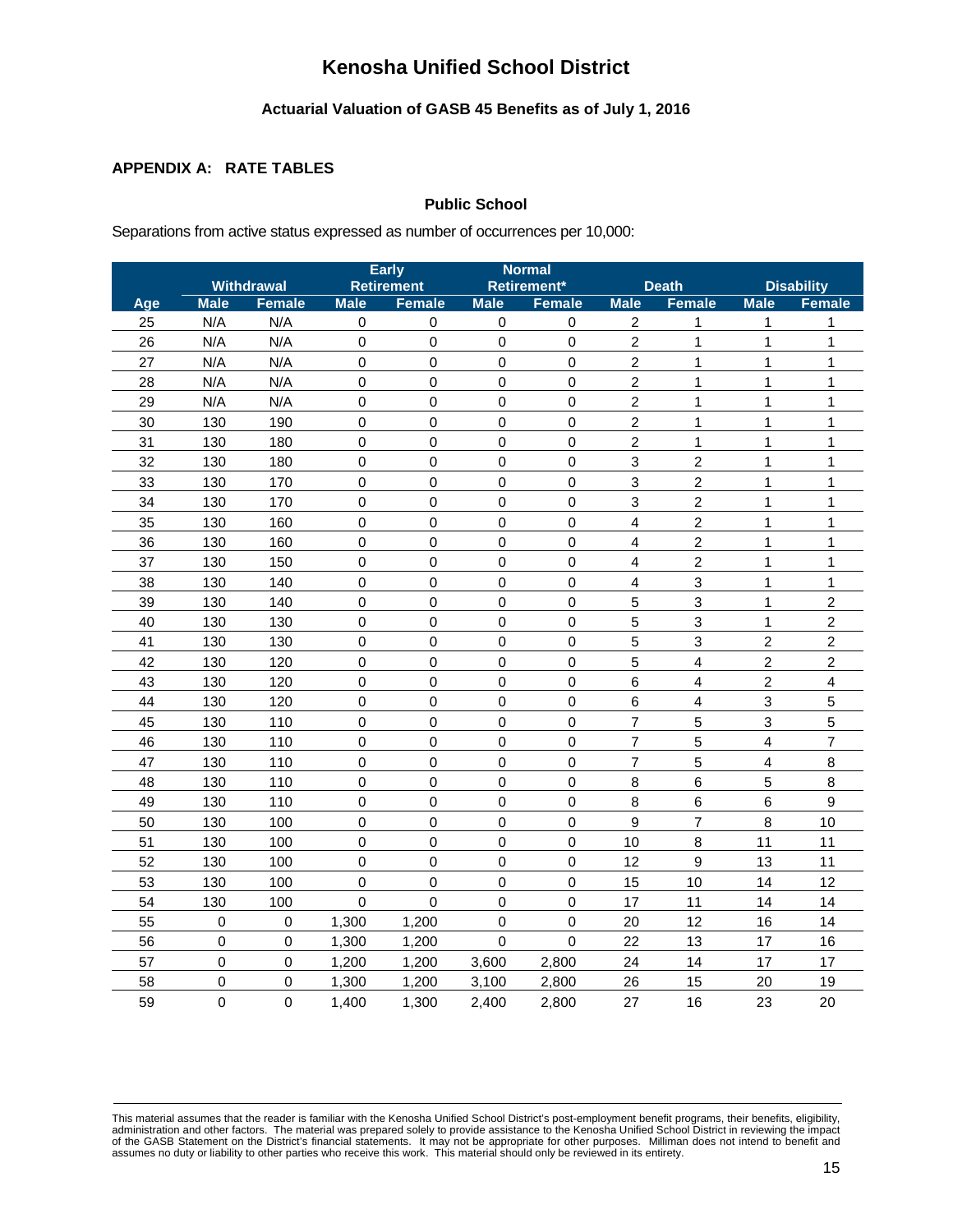# **Actuarial Valuation of GASB 45 Benefits as of July 1, 2016**

# **Public School**

Separations from active status expressed as number of occurrences per 10,000:

|     |             | <b>Withdrawal</b> |             | <b>Early</b><br><b>Retirement</b> | <b>Normal</b><br><b>Retirement*</b> |               | <b>Death</b> |               | <b>Disability</b> |               |
|-----|-------------|-------------------|-------------|-----------------------------------|-------------------------------------|---------------|--------------|---------------|-------------------|---------------|
| Age | <b>Male</b> | <b>Female</b>     | <b>Male</b> | <b>Female</b>                     | <b>Male</b>                         | <b>Female</b> | <b>Male</b>  | <b>Female</b> | <b>Male</b>       | <b>Female</b> |
| 60  | 0           | 0                 | 1,400       | 1,700                             | 3,000                               | 2,800         | 29           | 18            | 26                | 21            |
| 61  | 0           | 0                 | 1,500       | 1,700                             | 2,800                               | 2,800         | 30           | 19            | 0                 | 0             |
| 62  | 0           | 0                 | 2,100       | 2,300                             | 3,700                               | 3,600         | 32           | 21            | 0                 | 0             |
| 63  | 0           | 0                 | 2,100       | 2,300                             | 3,200                               | 3,000         | 35           | 23            | 0                 | 0             |
| 64  | 0           | 0                 | 2,100       | 2,300                             | 2,700                               | 2,700         | 39           | 25            | 0                 | 0             |
| 65  | 0           | 0                 | 0           | 0                                 | 2,900                               | 3,500         | 44           | 27            | 0                 | $\mathbf 0$   |
| 66  | 0           | 0                 | 0           | 0                                 | 3,300                               | 3,500         | 49           | 30            | 0                 | 0             |
| 67  | 0           | 0                 | 0           | 0                                 | 2,700                               | 3,000         | 54           | 32            | 0                 | 0             |
| 68  | 0           | 0                 | 0           | 0                                 | 2,400                               | 3,000         | 59           | 36            | 0                 | 0             |
| 69  | 0           | 0                 | 0           | 0                                 | 2,400                               | 3,000         | 66           | 41            | 0                 | 0             |
| 70  | 0           | 0                 | 0           | 0                                 | 2,000                               | 3,500         | 73           | 46            | 0                 | 0             |
| 71  | 0           | 0                 | 0           | 0                                 | 2,000                               | 3,000         | 80           | 52            | 0                 | 0             |
| 72  | 0           | 0                 | 0           | 0                                 | 2,000                               | 2,200         | 88           | 58            | 0                 | 0             |
| 73  | 0           | 0                 | 0           | 0                                 | 2,000                               | 2,200         | 99           | 65            | 0                 | 0             |
| 74  | 0           | 0                 | 0           | 0                                 | 2,000                               | 2,200         | 110          | 74            | 0                 | 0             |
| 75  | 0           | 0                 | 0           | 0                                 | 10,000                              | 10,000        | 123          | 83            | 0                 | 0             |

\*Normal retirement assumptions apply to employees with 30 or more years of service.

This material assumes that the reader is familiar with the Kenosha Unified School District's post-employment benefit programs, their benefits, eligibility,<br>administration and other factors. The material was prepared solely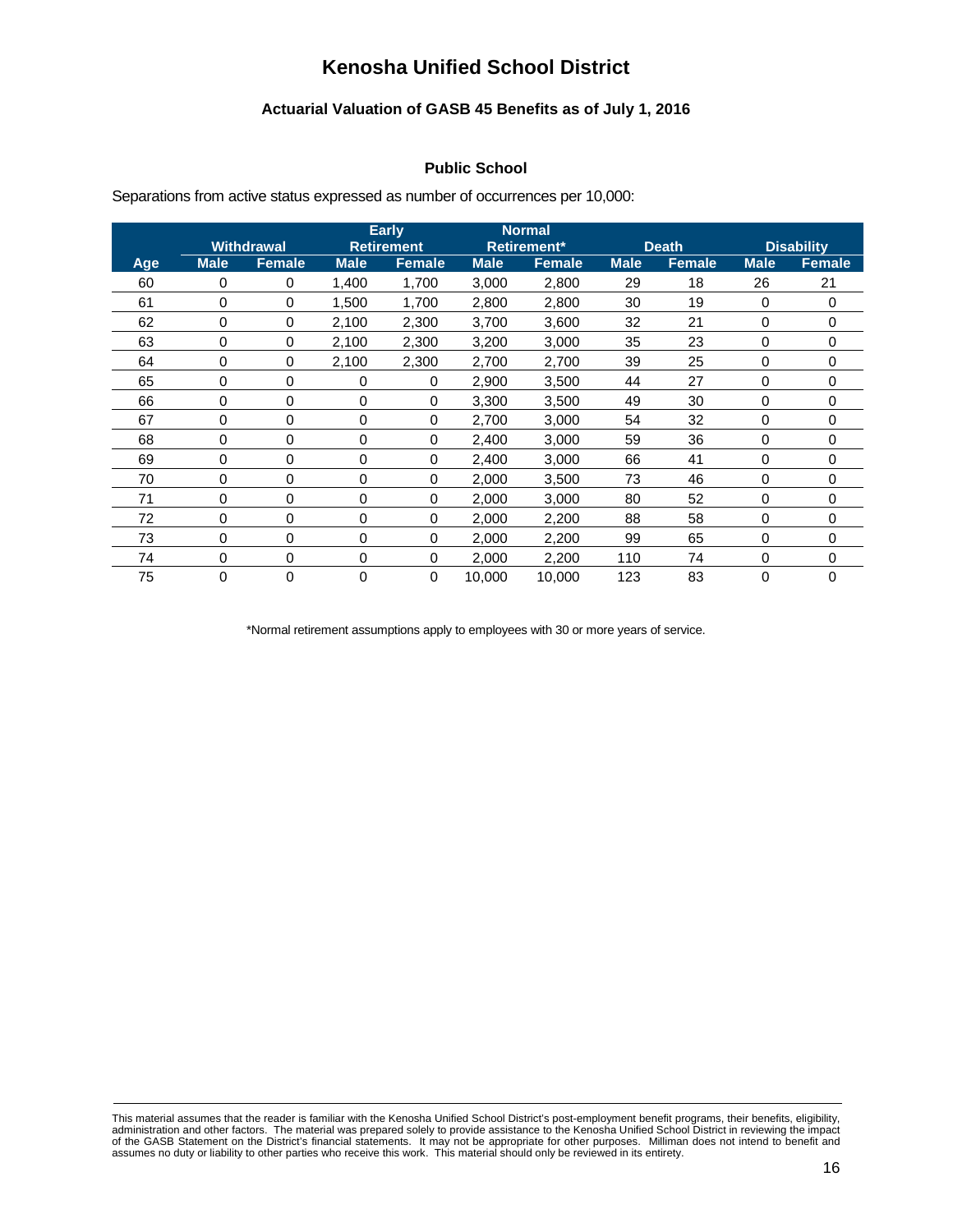## **Actuarial Valuation of GASB 45 Benefits as of July 1, 2016**

### **Public School**

Separations from retired status expressed as number of occurrences per 10,000:

|     |             | <b>Healthy</b> |             | <b>Disabled</b> |
|-----|-------------|----------------|-------------|-----------------|
| Age | <b>Male</b> | <b>Female</b>  | <b>Male</b> | <b>Female</b>   |
| 50  | 18          | 14             | 46          | 28              |
| 51  | 20          | 16             | 50          | 30              |
| 52  | 25          | 17             | 53          | 31              |
| 53  | 30          | 19             | 56          | 34              |
| 54  | 35          | 21             | 59          | 37              |
| 55  | 41          | 24             | 63          | 40              |
| 56  | 45          | 27             | 67          | 44              |
| 57  | 49          | 28             | 74          | 48              |
| 58  | 51          | 30             | 83          | 52              |
| 59  | 54          | 33             | 93          | 57              |
| 60  | 57          | 35             | 104         | 63              |
| 61  | 60          | 38             | 116         | 69              |
| 62  | 64          | 41             | 128         | 77              |
| 63  | 71          | 45             | 142         | 87              |
| 64  | 79          | 49             | 156         | 98              |
| 65  | 88          | 54             | 173         | 110             |
| 66  | 97          | 59             | 191         | 123             |
| 67  | 108         | 65             | 213         | 139             |
| 68  | 119         | 73             | 238         | 157             |
| 69  | 131         | 82             | 266         | 177             |
| 70  | 145         | 92             | 297         | 199             |
| 71  | 160         | 103            | 332         | 225             |
| 72  | 177         | 116            | 378         | 256             |
| 73  | 198         | 131            | 430         | 291             |
| 74  | 221         | 148            | 489         | 330             |
| 75  | 247         | 166            | 557         | 375             |
| 76  | 276         | 188            | 633         | 427             |
| 77  | 308         | 212            | 715         | 494             |
| 78  | 351         | 241            | 808         | 571             |
| 79  | 399         | 274            | 913         | 661             |

This material assumes that the reader is familiar with the Kenosha Unified School District's post-employment benefit programs, their benefits, eligibility,<br>administration and other factors. The material was prepared solely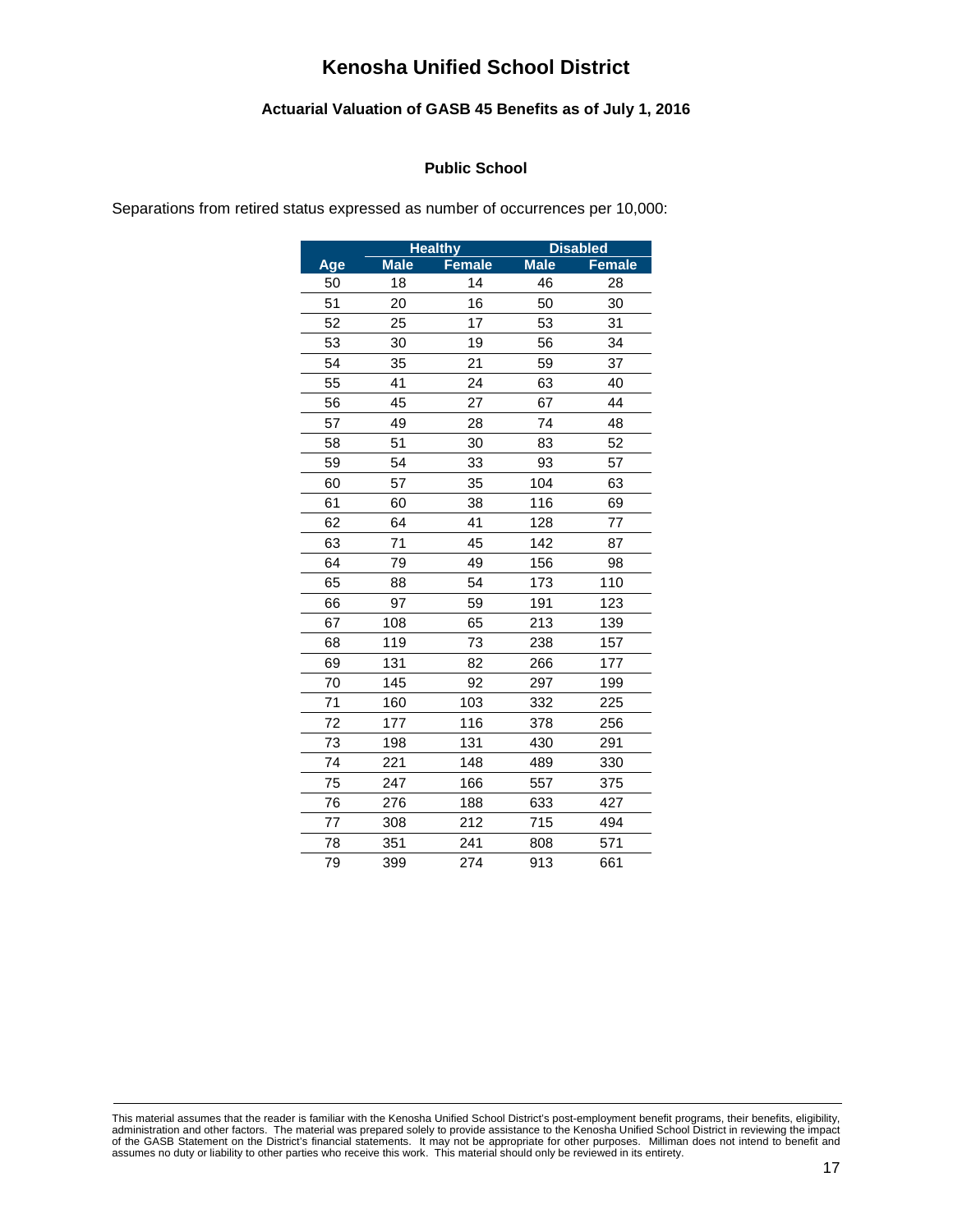## **Actuarial Valuation of GASB 45 Benefits as of July 1, 2016**

### **Public School**

Separations from retired status expressed as number of occurrences per 10,000:

|     |             | <b>Healthy</b> |             | <b>Disabled</b> |
|-----|-------------|----------------|-------------|-----------------|
| Age | <b>Male</b> | <b>Female</b>  | <b>Male</b> | <b>Female</b>   |
| 80  | 454         | 311            | 1,031       | 764             |
| 81  | 516         | 353            | 1,165       | 884             |
| 82  | 587         | 402            | 1,282       | 977             |
| 83  | 663         | 465            | 1,410       | 1,079           |
| 84  | 749         | 538            | 1,551       | 1,192           |
| 85  | 846         | 622            | 1,707       | 1,317           |
| 86  | 956         | 719            | 1,878       | 1,455           |
| 87  | 1,086       | 832            | 2,107       | 1,645           |
| 88  | 1,201       | 919            | 2,364       | 1,860           |
| 89  | 1,328       | 1,016          | 2,652       | 2,103           |
| 90  | 1,468       | 1,128          | 2,975       | 2,378           |
| 91  | 1,623       | 1,253          | 3,246       | 2,588           |
| 92  | 1,795       | 1,391          | 3,422       | 2,768           |
| 93  | 2,024       | 1,581          | 3,516       | 2,876           |
| 94  | 2,282       | 1,796          | 3,612       | 3,001           |
| 95  | 2,573       | 2,041          | 3,659       | 3,043           |
| 96  | 2,901       | 2,319          | 3,717       | 3,100           |
| 97  | 3,181       | 2,537          | 3,830       | 3,158           |
| 98  | 3,354       | 2,714          | 3,920       | 3,201           |
| 99  | 3,463       | 2,833          | 3,979       | 3,262           |
| 100 | 3,559       | 2,956          | 4,000       | 3,301           |
| 101 | 3,622       | 3,013          | 4,000       | 3,359           |
| 102 | 3,680       | 3,069          | 4,000       | 3,426           |
| 103 | 3,811       | 3,142          | 4,000       | 3,515           |
| 104 | 3,900       | 3,185          | 4,000       | 3,646           |
| 105 | 3,979       | 3,262          | 4,000       | 3,762           |
| 106 | 4,000       | 3,301          | 4,000       | 3,860           |
| 107 | 4,000       | 3,359          | 4,000       | 3,935           |
| 108 | 4,000       | 3,426          | 4,000       | 3,983           |
| 109 | 4,000       | 3,515          | 10,000      | 10,000          |
| 110 | 4,000       | 3,646          | 10,000      | 10,000          |
| 111 | 4,000       | 3,762          | 10,000      | 10,000          |
| 112 | 4,000       | 3,860          | 10,000      | 10,000          |

This material assumes that the reader is familiar with the Kenosha Unified School District's post-employment benefit programs, their benefits, eligibility,<br>administration and other factors. The material was prepared solely